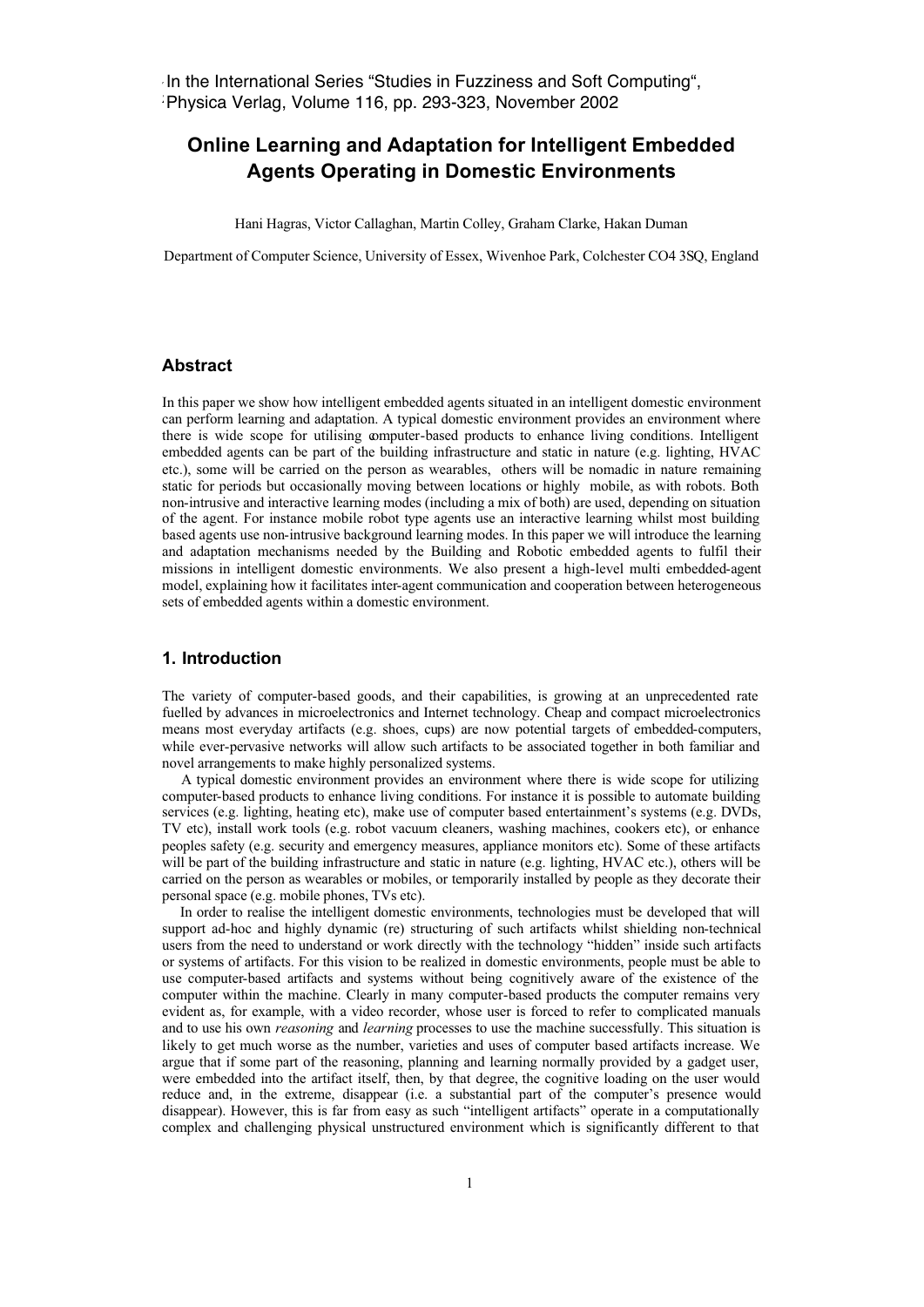encountered in more traditional PC programming or AI. A major challenge is the large amount of uncertainty that characterizes real world environments. On the one hand, it is not possible to have exact and complete prior knowledge of these environments: many details are usually unknown. On the other hand, knowledge acquired through sensing is affected by uncertainty and imprecision. The quality of sensor information is influenced by sensor noise, the limited field of view, the conditions of observation, and the inherent difficulty of the perceptual interpretation process.

 In this chapter, we describe an innovative multi heterogeneous agent environment consisting of a domestic environment inhabited by a variety of agents. Intelligent embedded agents can be part of the building infrastructure and static in nature (e.g. lighting, HVAC etc.), some will be carried on the person as wearables or mobiles (termed PA), others will be mobile robotic agents (termed RA). The class of agents we term Building Agents (BA) are situated in the building services and try to learn the occupant's habitual behaviour and preemptively adjust the environment to satisfy him via a nonintrusive learning mode. Intelligent Robotic Agents differ in that they learn behaviours through interaction with the environment. An essential feature that characterizes all our work is that intelligent habitat technology needs to be centered on the individual, tailoring themselves to an individual wherever possible, rather than generalizing across a group of individuals.

 In the next section we will introduce intelligent autonomous embedded agents and explain firstly why it is important to learn online and secondly the methods used for learning. We then introduce our heterogeneous multi agent architecture for intelligent domestic environments that features a hierarchical fuzzy genetic system for online learning and adaptation. We describe interactive learning in the mobile Robotic Agents and non-intrusive learning in the Building Agents. Finally we offer experimental results, our findings to date and plans for future work.

#### **1.1 Intelligent Autonomous Embedded Agents**

Embedded intelligence can be regarded as the inclusion of some of the reasoning, planning and learning processes in an artifact that, if a person did it, we would regard as requiring intelligence. An intelligent artifact would normally contain only a minimal amount of "embedded-intelligence", sufficient to do the artifact task in question. Embedded-computers that contain such an intelligent capability are normally referred to as "*embedded-agents*" (Callaghan et al. 2000). Intelligent Artifacts would, in effect, contain an embedded-agent. Individually, such an embedded-agent can harness intelligence to undertake such tasks as:

- Enhancing Artifact functionality (enabling the artifact to do more complex tasks)
- Simplifying or automating the user interface (in effect, providing an intelligent assistant)
- Reducing Programming Costs (the system learns its own program rules)

It is now common for such "*embedded-agents*" to have an Internet connection thereby facilitating multi embedded-agent systems. In a fully distributed multi embedded-agent systems each agent is an autonomous entity co-operating, by means of either structured or ad-hoc associations with its neighbors. Each agent can reason or plan how it might work with those with which it is currently associated thereby supporting *evolving aims or emerging functionality (cf system customization)*. It is important to understand that being autonomous and promiscuous (open to making associations with other artifacts) does not imply undirected or unsafe behavior. Agents can have basic fixed rules built in to them that prevent them taking specified actions deemed unsafe.

 Most automation systems (which involve a minimum of intelligence) utilize mechanisms that generalize actions (e.g. set temperature or volume that is the average of many people's needs). However, we contend that AI applied to personal artifacts and spaces needs to *particularize* itself to the individual [Callaghan 2001]. Further, subject to safety constraints, we contend that it is essential that any agent serving a person should always and immediately carry out any requested action, no matter how perverse it may appear (i.e. people are always in control, subject to overriding safety considerations). The embedded-agent techniques we will outline are characterized by their ability to particularize their actions to individuals *and* immediately execute commands, wherever that is a practical possibility. Thus, the value of an intelligent autonomous embedded agent lies in the agent's ability to learn and predict the human and the system needs, automatically adjusting the agent controller based on a wide set of parameters [Callaghan 2001]. There is thus a need to modify effectors for environmental variables like heat and light etc on the basis of a *complex multi dimensional input vector*, which cannot be specified in advance. For example, something happening to one system (e.g. reducing light level) may cause a person to change behaviour (e.g. sit down), which in turn may result in them effecting other systems (e.g. needing more heat). An agent that only looks at heat levels is unable to take these wider issues into account. An added control difficulty is that people are essentiality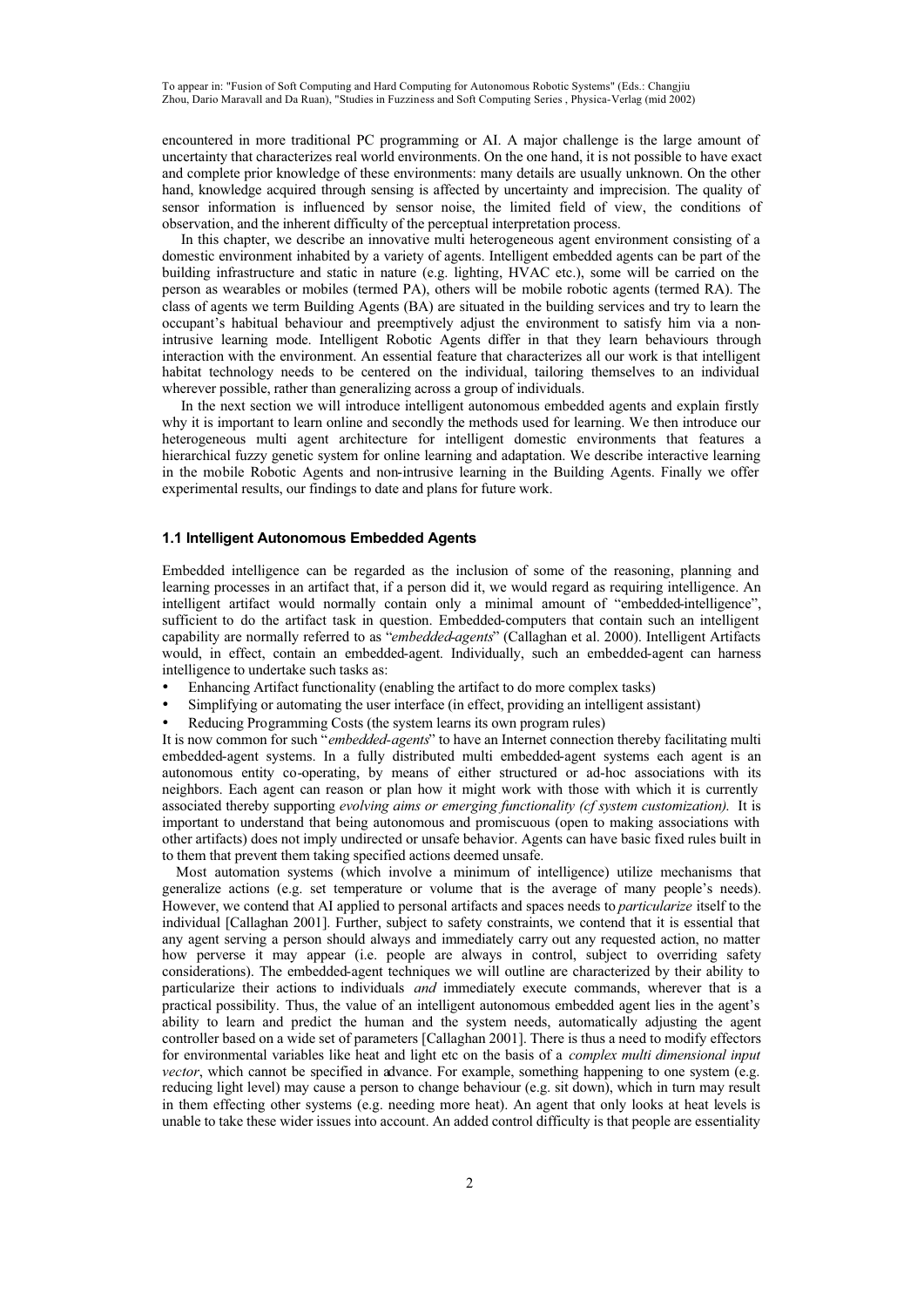non-deterministic and highly individual, therefore there is a need for system that particularises for individual users rather than generalising for a group of users. When viewed in such integrated control terms it is possible to see why simple PID or fuzzy controllers are unable to deal satisfactorily with the problem of online learning for embedded agents.

 According to Kasabov [Kasabov 98] an Intelligent Agent System (IAS) should be able to learn quickly from large amounts of data. He also states that an intelligent system should also adapt in a real time and in an on-line mode as new data is encountered. The system should also be able to accommodate in an incremental way any new problem-solving rules, as they become known. It should be memory-based, plus possess data and exemplar storage and retrieval capacities. In addition, he says that an IAS should be able to learn and improve through active interaction with the user and the environment. It should have parameters to represent short and long-term memory, age, forgetting, etc. Finally he states it should be able to analyze itself in terms of behaviour, error and success. To our knowledge, no system in the field of embedded agents operating in unstructured environments had satisfied these criteria (Hagras et al 2001a).

 For physical disappearance artifacts will need relatively small low-cost embedded computers (possibly based on application specific micro-electronic fabrication). For example typical specifications might be Cost: £20-£50, Size:  $\langle 2^2 \text{cm}$ , Speed: 1-10MHz, Memory: 1-2 MB,  $\dot{I}/O$ : 10-50  $\dot{I}/O$  channels. Examples of two real devices are shown in figures  $1(a) \& 1(b)$ .



Figure (1): a) University of Essex Prototype building services agent. b) University of Massachusetts Prototype Embedded-Internet Device

While it is inevitable that the "computing power / cost ratio" will continue to increase (i.e. more mega-everything per dollar), history has shown that functionality will always demand even faster computers. Thus available resources for a given cost always lag behind needs. The classic illustration of this dilemma is the defiance of the hard disk to become extinct despite 30 years of predictions of semiconductor memory becoming cheap and abundant. Of course the prediction that memory will become cheap and abundant has always proved correct but it seems functional demands have outpaced it. The lesson here is that although it is inevitable that embedded-computers will become much more powerful, they will always be less powerful than the functionality demanded at that future point!

 Traditional artificial intelligence (AI) techniques are well known for being computationally demanding and therefore unsuitable for 'lean' computer architectures. Historically most traditional AI system were developed to run on powerful computers such as workstations, whose specifications are at least 2 orders of magnitude removed from most embedded-computers. In addition traditional AI techniques have proved too fragile to operate real time intelligent machines such as robots. As a result, even implementing simplified traditional AI systems on embedded-computers has proved virtually impossible. However, the authors have techniques from developments of their earlier work in robotics that seem well suited to providing artifact intelligence (Callaghan et al. 2001, Hagras et al. 2001a, Hagras et al. 2002) which are discussed later in this chapter.

#### **1.2 Why Online Learning**

Broadly speaking this work situates itself in the recent line of research that concentrates on the realization of artificial agents strongly coupled with the physical world. A first fundamental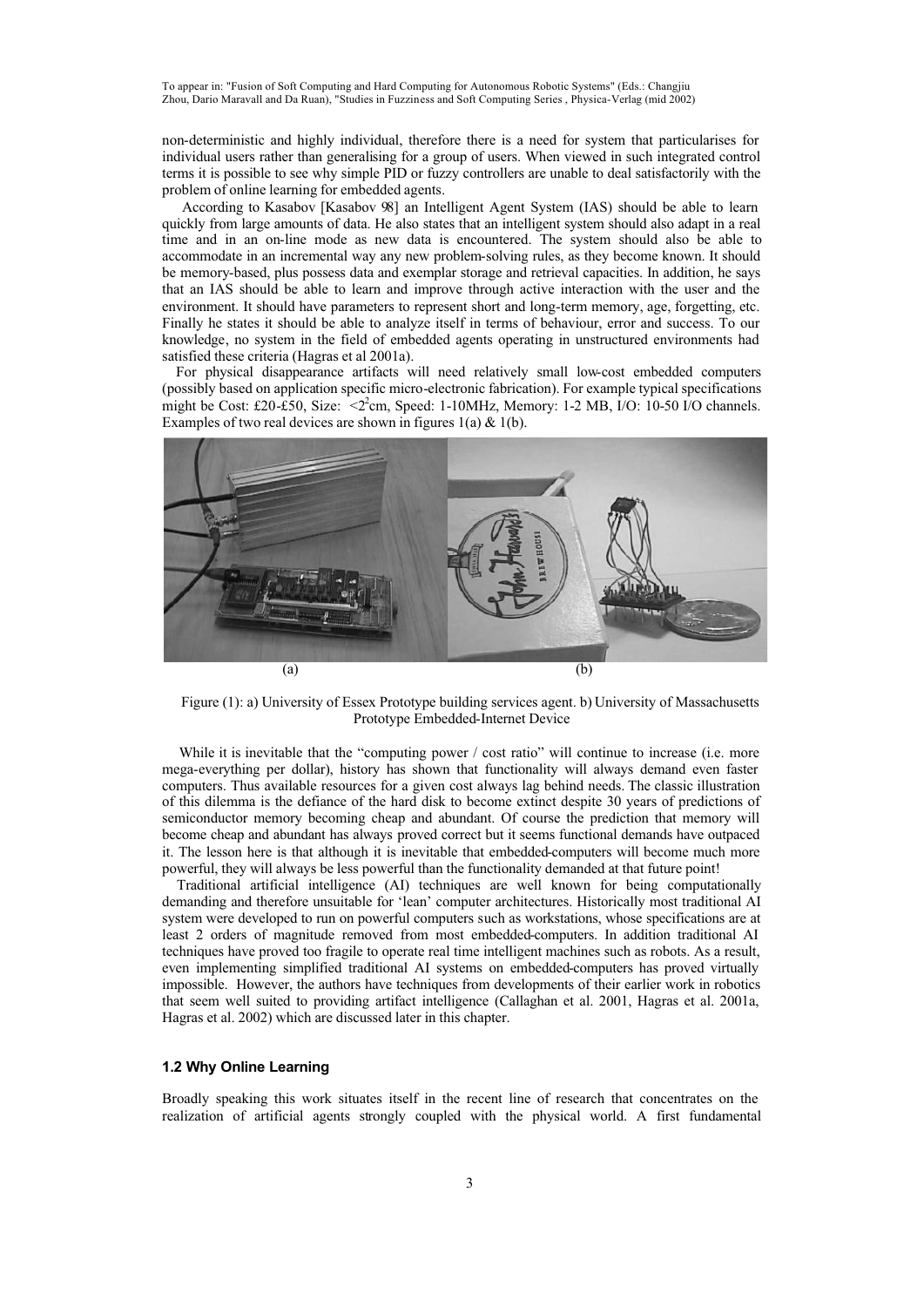requirement is that agents must be grounded in that they must be able to carry on their activities in the real world, in real time according to the above definition of embedded agents. Another important point is that adaptive behavior cannot be considered as a product of an agent considered in isolation from the world, but can only emerge from strong coupling of the agent and its environment (Dorigo and Colombetti 95). Despite this, many embedded agents researchers regularly use simulations to test their models. However, the validity of such computer simulations to build autonomous embedded agents is often criticized and the subject of much debate. Even so, computer simulations may still be very helpful in the training and testing of agent models. However as Brooks (Brooks 92) pointed out "it is very hard to simulate the actual dynamics of the real world". This may imply that effort will go into solving problems that simply do not come up in real world with a physical agent and that programs, which work well on simulated agents, will completely fail on real agents. There are several reasons why those using computer models (simulations) to develop control systems for embedded agents operating in unstructured and changing environments may encounter problems (Miglino et al. 95) as numerical simulations do not usually consider all the physical laws of the interaction of a real agent with its own environment, such as mass, weight, friction, inertia, etc. Also physical sensors deliver uncertain values, and commands to actuators have uncertain effects, whereas simulative models often use grid-worlds and sensors that return perfect information. Physical sensors and actuators, even if apparently identical, may perform differently because of slight variations in the electronics and mechanics or because of their different positions or because of the changing weather or environmental conditions.

 Even where researchers are using real embedded agents in the real world to learn behaviors, these behaviors if learnt successfully are usually frozen within the agent. Thus if some of the agent dynamics or the environmental circumstances are changed, the agent must repeat a time-consuming learning cycle (Miglino et al. 95). From the above discussion it is clear that using computer simulations for developing agent controllers has significant disadvantages which is best illustrated by the fact that when transferring the learnt controllers from the simulated world to real world these controllers will usually fail [Miglino et al 95]

 In this work we will refer to any learning carried out with user intervention and in isolation from the environment using simulation as *offline* learning. In our case learning will be done through interaction with the actual environment in a short time interval and we will call this *online* learning. Learning the agent controllers *online* enables the learnt controller to adjust to the real noise and imprecision associated with the sensors and actuators. By doing this we can develop rules that takes such defects into account, producing a realistic controller for embedded agents, grounded in the physical world that emerge from strong coupling of the agent and its environment not in simulation. These embedded agents are grounded in the real world (situated, embodied and operating in real time), as adaptive behaviours cannot be considered as a product of an agent in isolation from the world, but can only emerge from strong coupling of the agent and its environment.

### **1.3 Other work in developing Intelligent Embedded Agents for Intelligent Inhabited Spaces**

There are a growing number of research projects concerned with applying Artificial Intelligence (AI) to intelligent inhabited spaces. In Sweden, Davidsson (Davidsson 98) utilised multi-agent principles to control building services. These agents are based on the AI thread that decomposes systems by function rather than behaviour as in our research.. In Colorado (Mozer 98) used neural networks to Their system, implemented in a building with a real occupant, also achieved a significant energy reduction. Work at MIT on the HAL project concentrates on making the room responsive to the occupant by adding intelligent sensors to the user interface (Brooks 97). The University of Loughborough (Angelov et al. 2000) looked at the application of fuzzy rule-based models in HVAC system simulation. This project is concerned with producing optimal models for buildings, which could be used later in control. The HIVE project at MIT (Minar et al. 99) is an example of a particularly forward-looking distributed agent model. This model differs from our work principally in respect that their agents are soft (rather than our hard embedded-agents) with access to hard devices being via coded objects referred to as shadows. The soft agents reside on servers (e.g. PCs) and, as a consequence, do not have to consider the compactness of agent design, which is one central focus of our work. The University of Reading is active in the field of Intelligent Buildings. Their view of Intelligence is rooted in structural design and building utilisation concepts. Currently their research is mostly focusing on monitoring people over the network with the "talking sign" chips. There are also other high profile Intelligent Building projects such as the Microsoft Smart House, BT's Telecare and Cisco Internet Home (Sherwin 99). However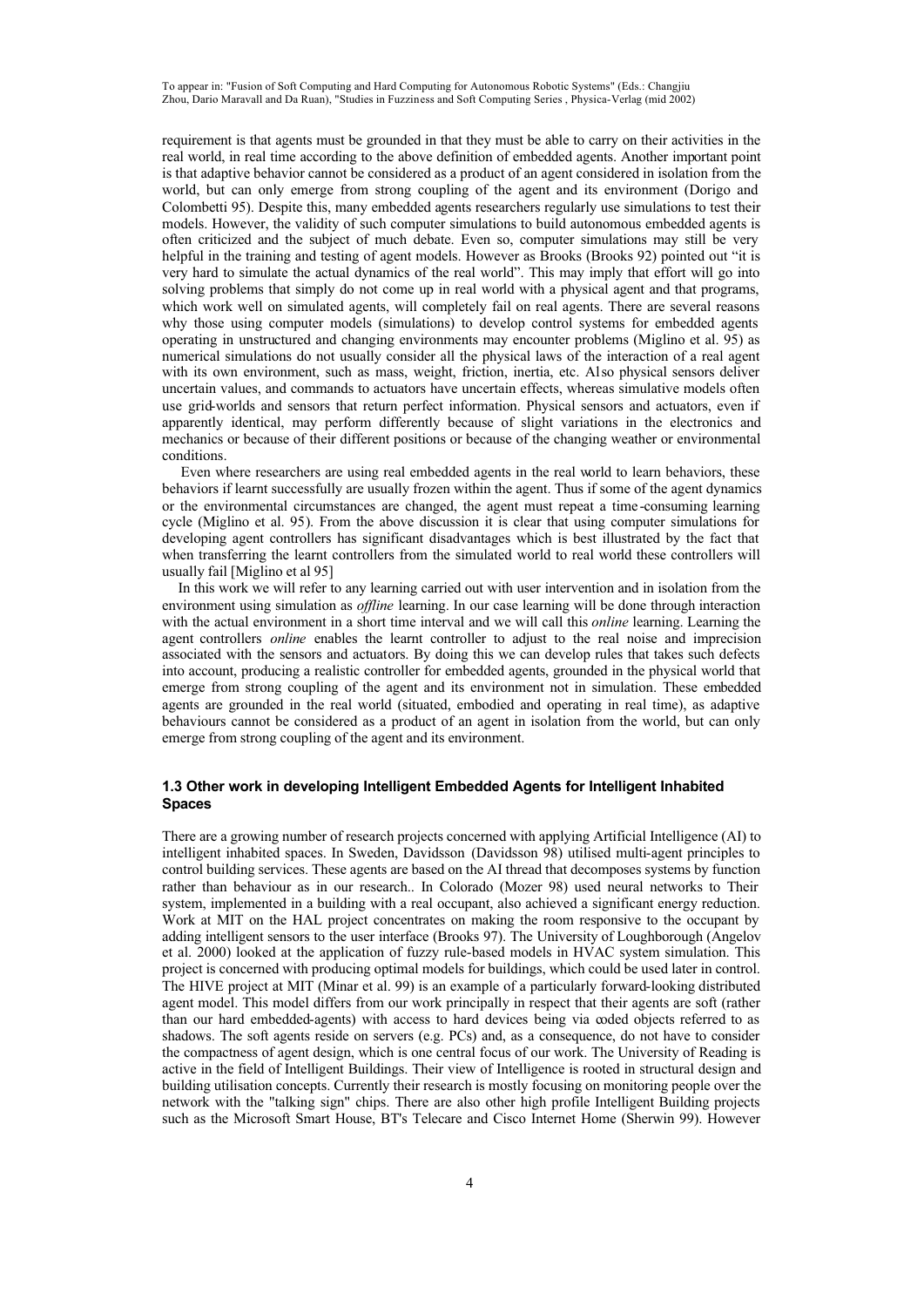most of these industrial projects are geared toward using networks and remote access with some smart control (mostly simple automation) with sparse use of AI and little emphasis on learning and adaptation to the user's behaviour. To the author's knowledge no other work had addressed online learning and adaptation of a hertogeneous set of agents within a domestic environment.

#### Adaptive Soft Computing Approaches?

 The methodology of Fuzzy Logic Control (FLC) appears very useful when the processes are too complex for analysis by conventional quantitative techniques or when the available sources of information are interpreted qualitatively, imprecisely or uncertainly [Pedrycz 98], which is the case of autonomous embedded agents. However in complex unstructured environments the necessity of high quality information, to be extracted from a broad knowledge domain, constrains the application of fuzzy systems to solve very demanding problems. Also as the number of inputs variables increases (which is the case of embedded agents) the number of rules increases exponentially which creates much difficulty in determining large numbers of rules.

Evolutionary algorithms constitute a class of search and optimisation methods guided by the principles of natural evolution and genetics. It is the case that Genetic Algorithms (GA) have been successfully applied to solve a variety of difficult theoretical and practical problems by imitating the underlying processes of evolution such as selection, recombination and mutation. GA are implicitly parallel where the solution is explored in parallel by searching different regions, this characteristic allows a global search in the solution space (Kasabov 98). GA approach enriches the optimisation environment for fuzzy systems. As described in (Delgado et al. 2000] developing an optimal fuzzy system is equivalent to finding the minimum of a hyper-surface associated with an objective function. The hyper-surface has the following characteristics: it is infinitely large, complex and noisy; and is non-differentiable. Since changes in the number of fuzzy rules are discrete and can have a discontinuous effect on the fuzzy system's performance; it is multi-modal (different fuzzy rule sets and/or membership functions may have similar performance). It is also deceptive, since a little modification may cause huge effects on the performance of each system (Delgado et al. 2000]. There is much work reported in the literature on designing fuzzy controllers using GA (Hoffmann 98, Matellan et al. 98, Bonarini 99, Delgado et al. 2000, Sousa and Madrid 2000). However virtually most of this work was undertaken using simulation as, in conventional GA, it takes a large number of iterations to develop a good controller. Even when researchers are using real embedded agents to learn behaviours online, these behaviours if learnt successfully are usually frozen in the agents. Thus if some of the robot dynamics or the environmental circumstances are changed, the robot must repeat a timeconsuming learning cycle (Miglino et al. 95]. Thus it is not feasible for a simple GA to learn online and adapt in real-time. The situation is worsened by the fact that most evolutionary computation methods developed so far assume that the solution space is fixed (i.e. the evolution takes place within a predefined problem space and not in a dynamically changing and open one), thus preventing them from being used in real-time applications (Kasabov 98). Hence prior to our work it was *not considered feasible for a simple GA to online learn and adapt an embedded agent controller* (Linkens and Nyongeso 95) in unstructured domestic environments.

# **2. Heterogeneous Multi-Agent Domestic Intelligent Environments Application**

Figure (2-a) presents an intelligent domestic environment for care/rehabilitation system in which a collection of building and robotic agents cooperates to care for human occupants (Colley et al. 2001). The BA handles the control of all building services (e.g. heat, light entertainment, etc) by being attached to various sensors and controllers. RA communicate with BA so as to operate more effectively (e.g. command doors to open, locate themselves, responding to remote requests, etc) providing services such as delivery of meals, medicine etc. Wearables allow remote monitoring of the patient and can be set to signal any worrying deviation from expected values.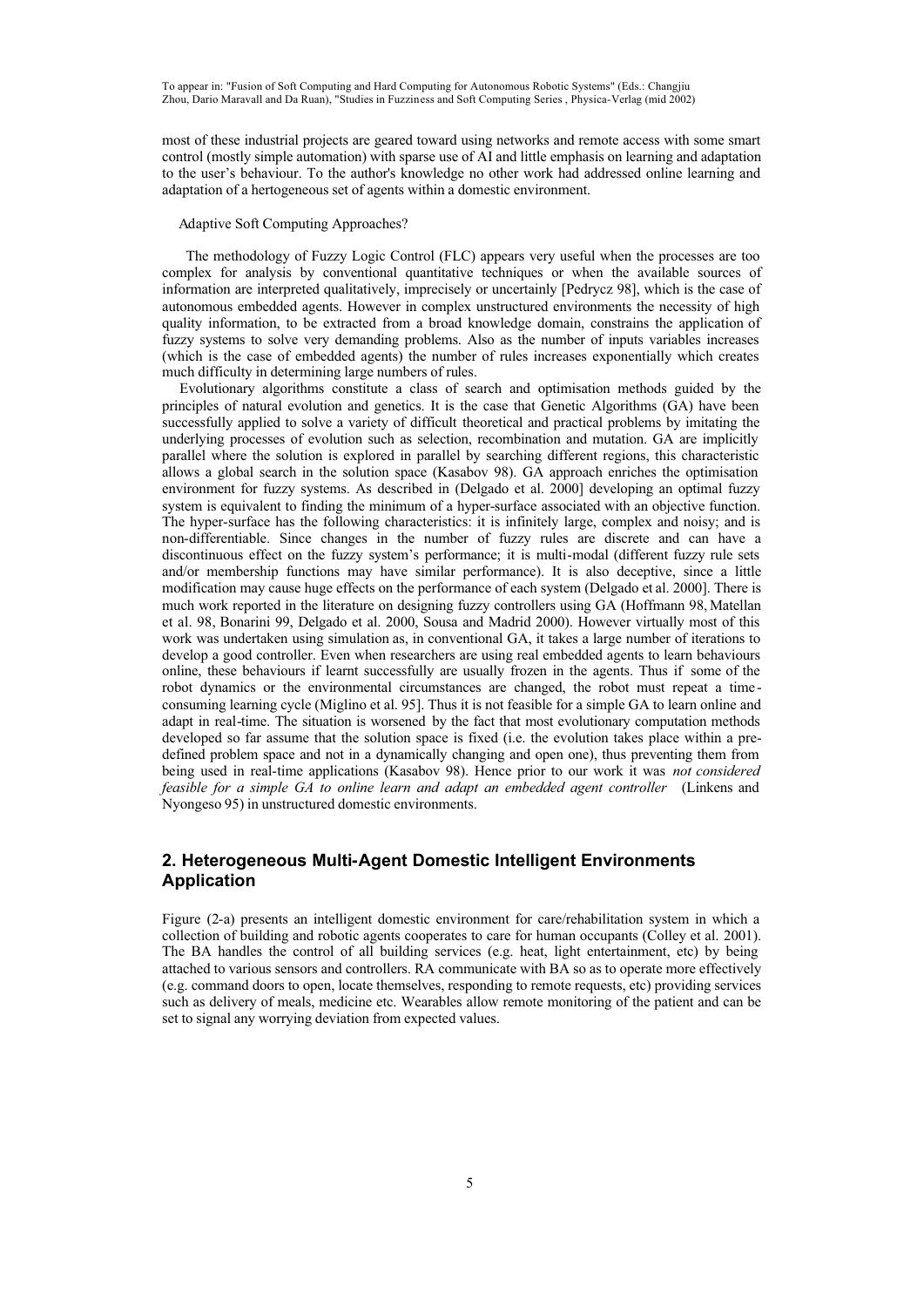We have chosen the Essex Intelligent Dormitory (iDorm) shown in Figure (2-b) to form the experimental framework for the domestic environments. Being an intelligent dormitory it is a multi-use space (i.e. contains areas with differing activities such as sleeping, working, entertaining etc) and can be compared in function to a room for elderly or disabled people or an intelligent hotel room. Because this room is of an experimental nature we are fitting it with a liberal placement of sensors (e.g. temp. sensors, presence detectors, system monitors etc) and effectors (e.g. door actuators, equipment switches etc), which the occupant can configure and use. The room looks like any other but above the ceiling and behind the walls hides a multitude of networks and networked devices.



Figure (2): a) Example Intelligent Environment Infrastructure. b) Photograph of the iDorm

 The iDorm is based around three networks, Lontalk, Tini 1-wire and IP. This provides a diverse infrastructure and allows the development of network independent solutions. It also gives us an opportunity to evaluate the merits of each network.

 To create a standard interface to the iDorm we have an iDorm gateway server. This exchanges XML formatted queries with the entire principal computing components, which overcomes many of the practical problems of mixing networks. The communications architecture is being extended to allow devices to be 'Plug N Play' (enabling automatic discovery and configuration). The iDorm logical infrastructure is shown in Figure (3-a).

The embedded agent used for the intelligent buildings shown in Figure (1-a) is based on a 68000 Motorola processor with 4 Mbytes of RAM and an Ethernet network connection. It runs the VxWorks Real Time Operating System (RTOS).

 Our mobile robots are based around a distributed field bus control system. In particular, we use the CANbus (Controller Area Network) developed for automotive industry, Motorola processors and the VxWorks Real Time Operating System (RTOS). The current design is influenced largely by the requirements for both parallel and distributed processing in a real-time environment. We will use different sizes of robots for our experiments to verify that it is robot independent. We will also perform the robot experiments in difficult outdoor unstructured environments to test online learning and adaptation. The outdoor robot is electric. We will use ultrasound for outdoor navigation, as it has proved convenient and well able to cope with outdoor environments. The ultrasound transceivers were designed in a compact unit with the transmitter and receiver in the same unit and all the analogue components are fine-tuned for a perfect operation. It was also equipped with amplification circuits to try to pick even the weak reflected signals. It has also extra filtering and noise immune circuits to deal with the noise present in outdoor. The robot is also supplied with GPS, compass and a camera for goal determination in outdoor environments. We try to give all our robots a similar architecture (to simplify development work) so its hardware is also based on embedded Motorola processors (68040) running VxWorks RTOS. The outdoor robot has two different motors one for controlling the speed of the front wheels and the other for controlling the steering of the front wheel. The control programs are developed under the Tornado environment and then downloaded via an Ethernet cable or using RF modem to the robots. After the program downloading the cable or the RF link can be disconnected and the navigation becomes autonomous. The electrical robot and its sensor configuration are shown in Figure (3-b). The indoor robot has a ring of 7 ultrasonic proximity detectors, an 8-axis vectored bump switch, an IR scanner sensor (to aid navigation) and two independent stepper motors for driving plus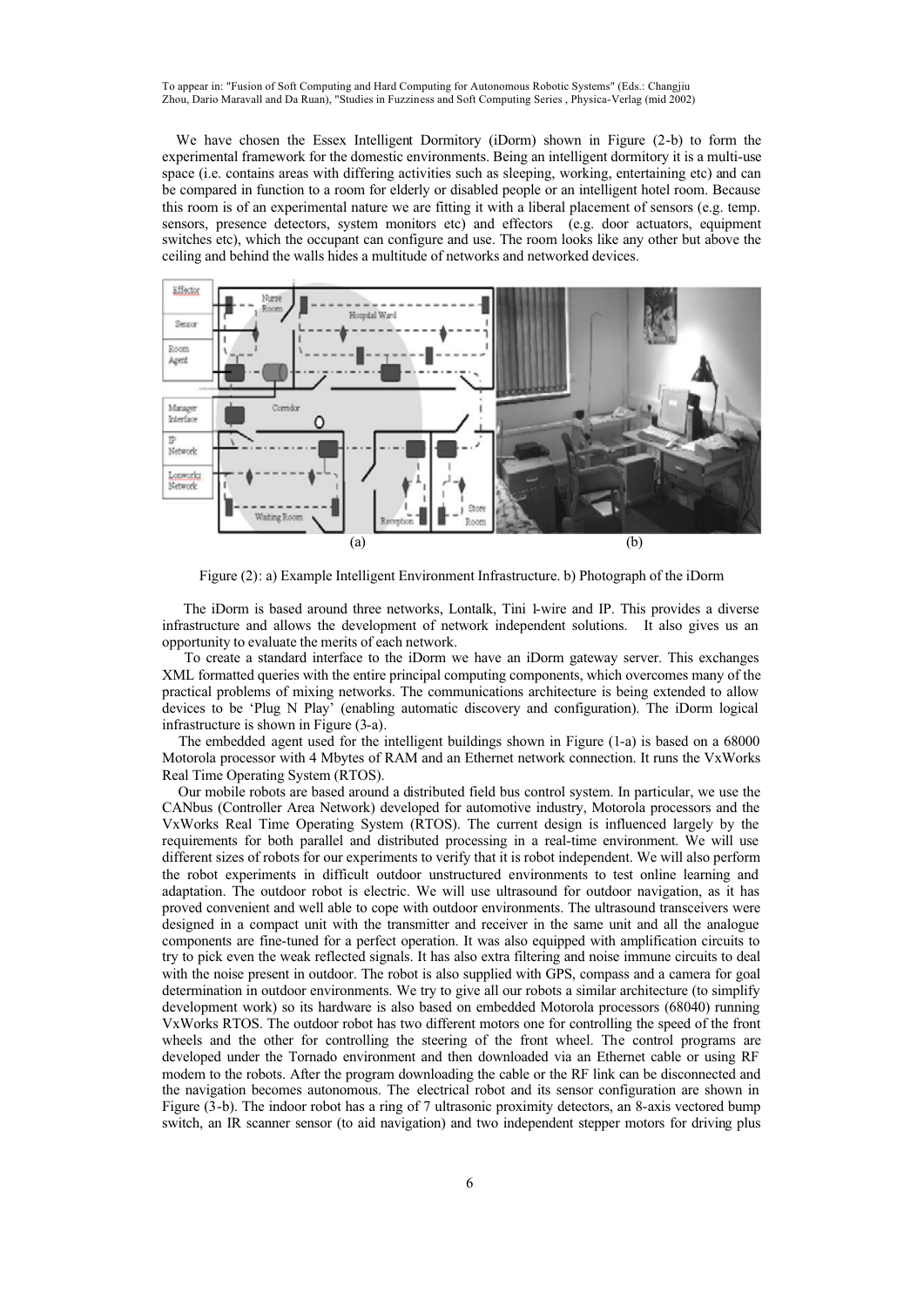differential steering. The hardware is based on embedded Motorola 68040 processors running the VxWorks RTOS. In the initial experiments infrared beacons were used to simulate the goals in indoor environments. Control programs are developed using the Tornado VxWorks environment and then downloaded via an ethernet cable to the robots, after which the cable can be disconnected and the navigation is autonomous. The robot and its sensor configuration are shown in Figure (3-c).

The RA can also take the form of a Manus robot arm, which can even be located at a remote place. We are currently involved in a collaborative project with the Korea Advanced Institute of Science and Technology (KAIST) supported by UK-Korea S&T collaboration fund. In this project our BA in the University of Essex, UK will be cooperating and communicating with RA located in Essex and also remotely to RA in Korea.



Figure (3): a) iDorm logical infrastructure. b) The outdoor electrical robot and sensors. c) The indoor robot and sensors

 Currently the communication between the BA and the RA is established by initiating a request command from the BA to the RA server. The server creates the link between the computers and waits for incoming commands from the BA. Depending on the current situation in the building environment the BA sends out commands to the RA such as moving the Manus Arm to a certain position or commanding the mobile robot to pick up the mail. Once the command has been sent the server passes the request to the responsible RA to fulfill the task and informs the 'commander' (Building agent) about the current status of the robots. If the task is not complete then the server sends a message indicating that the job is "not complete". Every time when the BA wants to send out a new command, it waits until the previously requested job has been successfully finished.

 Internet-based control systems rely on the available communication protocols to exchange real-time data between two computers. Most network protocols nowadays provide a reliable and transparent support for data exchange among computers by using protocols such as the Transmission Control Protocol (TCP). Real-time control is used in systems that must react to external stimuli with minimal delay in order to maintain stability. The issue of time delay is not the main subject in this chapter but it has been addressed by applying a feedback system. The designed system depicted below allows the RA (Manus arm and mobile robot) to continuously execute new coming commands while transmitting feedback information on if the job has been completed or not.

 The communication between the BA and the RA are implemented by applying a TCP/IP stream socket. The BA has several I/O interfaces. One of them is used to connect to an IP network. To establish the communication the Agent uses *Stream Sockets* to communicate with a TCP port within the node. In other words *Stream sockets* use TCP to bind to a particular port number. Another process, on any host in the network, can then create another stream socket and request that it be connected to the first socket by specifying its host Internet address and port number. After the two TCP sockets are connected, there is a *virtual circuit* set up between them, allowing reliable socket-to-socket communications.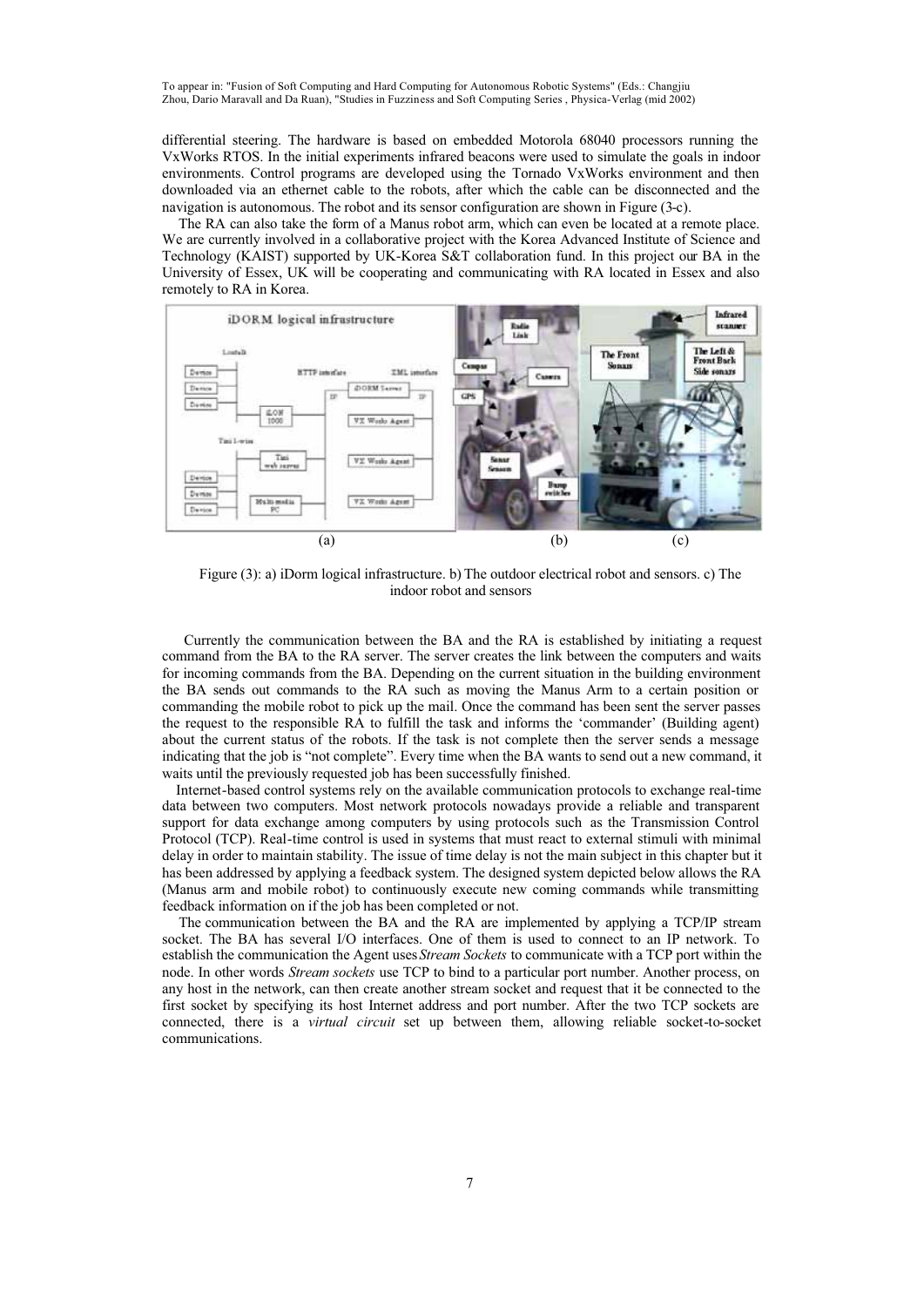Streaming data transfer means that applications using TCP do not have to break up data into blocks before sending them. Once data is passed to TCP, it transmits the data in a stream of bytes that are tagged with sequence numbers. These numbers are checked when they arrive at the remote computer and if a packet in the sequence is lost, a time-out mechanism requests retransmission.



Figure (4): Framework of the heterogeneous Multi Embedded Agents communication

## **3. Hierarchical Fuzzy Logic Controllers (HFLC)**

Most commercial Fuzzy Logic Control (FLC) implementations feature a single layer of inferencing between two or three inputs and one or two outputs. For autonomous embedded agents, however the number of inputs and outputs are usually large and the desired control behaviours are more complex. In the robots domain we use eight inputs (7 sonar inputs and a bearing sensor) and two outputs (the speed and the steering). If we assume that each input will be represented by three fuzzy sets and each output by four fuzzy sets, using a single layer of inferencing will lead to determining  $3<sup>8</sup> = 6561$  rules which would be difficult, if not impossible, to determine. However, by using a *hierarchical* assembly of fuzzy controllers, the number of rules required can be significantly reduced. For robot navigation the experimental system can be divided into four co-operating behaviours, obstacle avoidance, left and right wall following and goal seeking. If these behaviours represent each input by three fuzzy sets the obstacle avoidance with three inputs produces  $3^3 = 27$  rules. The left wall following has two inputs producing  $3^2 = 9$  rules, right wall following is the same and goal seeking has one input (more accurately represented by seven fuzzy sets) producing 7 rules. Thus the total number of rules now required is  $27 + 9 + 9 + 7 = 52$  rules which is much easier to determine. To use such a hierarchical mechanism, a co-ordination scheme is required to combine these behaviours into a single action. Saffiotti (Saffiotti 97) and Tunstel (Tunstel et al. 97] have suggested a fuzzy context rule combination method to perform the high level co-ordination between such behaviours. The context dependent rules are characterised by each behaviour generating *preferences* from the perspective of its goal. Each behaviour has a context of activation, representing the situations where it should be used. The preferences of all behaviours, weighted by a true value of their contexts, are fused to form a collective preference. One command is then chosen from the collective preference.

We use a variant of the method suggested by Saffiotti (Saffiotti 97) and Tunstel (Tunstel et al. 97). In this we will apply fuzzy logic to both implement the individual behaviour elements and the related arbitration (allowing both fixed and dynamic arbitration policies to be implemented) (Hagras et al.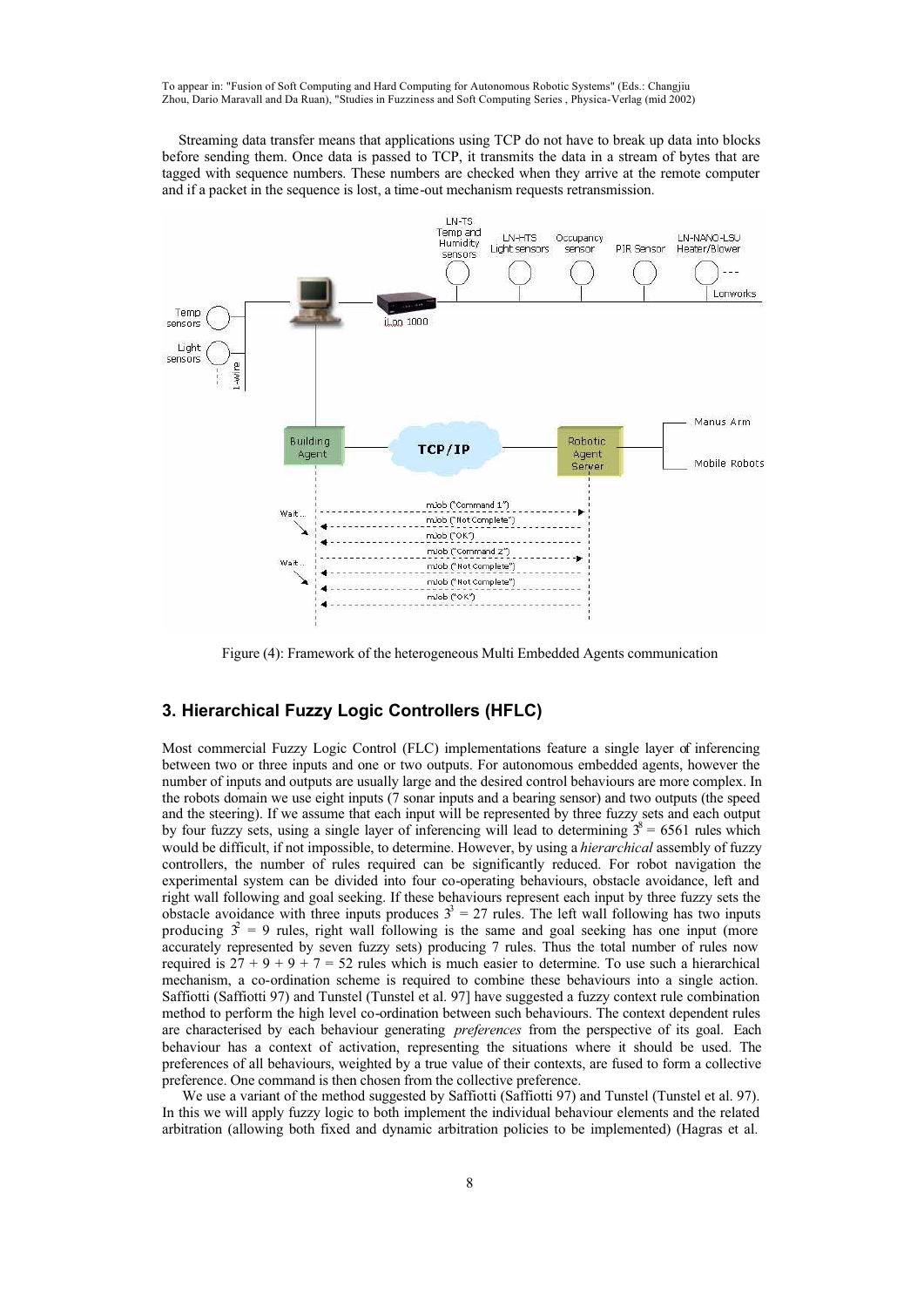2001a). To achieve this we implement each behaviour as an independent FLC aimed at a simple task, (e.g. edge following or obstacle avoidance) with a resultant small set of inputs and outputs to manage. We chose fuzzy logic to implement the basic behaviours, as it excels in dealing with the kind of imprecise and uncertain knowledge associated with the embedded agent's sensors and actuators.

 The outputs of each fuzzy behaviour are fused according to directions supplied by a high-level planner, which may be a person. This fusion itself is a fuzzy process in which different behaviours are co-ordinated to give a coherent output. The high-level planner can also define situations and sequences in which individual behaviours are active, commonly referred to as "willed" operation. The combination of these methods produce a system that is capable of completing complicated tasks from a set of simple tasks, which can be more easily designed than more monolithic alternatives. Fuzzy coordination facilitates expression of partial and concurrent activation of behaviours, thereby allowing behaviours to be active concurrently to differing degrees, which gives a smoother control characteristic than switched counterparts (Saffiotti 97). As mentioned earlier, using a hierarchical strategy results in much fewer rules (i.e. much simplified design problem) (Saffiotti 97). In addition, it allows flexible modularised design where new behaviours can be added easily and different tasks achieved by changing the co-ordination parameters (either in willed or automatic mode). Our use of a fuzzy arbitration mechanism, and the flexibility arising, is significant addition to earlier work such as the subsumption architecture (Brooks 92).

 In our design each behaviour uses a FLC using singleton fuzzifier, triangular membership functions, product inference, max-product composition and height defuzzification. The selected techniques were chosen due to their computational simplicity and real-time considerations, more information about fuzzy logic can be found in (Lee 90a), Lee 90b).

$$
Y_{t} = \frac{\sum_{p=1}^{M} y_{p}}{\sum_{p=1}^{M} \prod_{i=1}^{G} \alpha_{Aip}} \qquad (1)
$$

Where M is the total number of rules,  $y_p$  is the crisp output for each rule,  $\Pi\alpha_{Aip}$  is the product of the membership functions for each rule's inputs and G is the number of inputs.



Figure (5): a) Behaviour co-ordination system. b) Membership function for co-ordination parameters.

Ruspini (Ruspini 91) defines fuzzy command fusion as the interpretation of each behaviour-producing unit, acting as an agent, expressing preferences as to which command to apply. Degrees of preferences are represented by a probability distribution (fuzzy in our case) over the command space. In our HFLC architecture a fuzzy operator is used to combine the preferences of different behaviours into a collective preference. Accordingly, command fusion is decomposed into two steps: preference combination and decision-making. In Figure (5-a) each behaviour is treated as an independent fuzzy controller. Using fuzzy behaviour combination, we obtain a collective fuzzy output, which we then defuzzify to obtain a final crisp output. Fuzzy meta-rules or context rules enable *more flexible arbitration* policies to be achieved. These rules have the form IF context THEN behaviour (Saffiotti 97) which means that a behaviour is activated with a strength determined by the context (i.e. a fuzzy-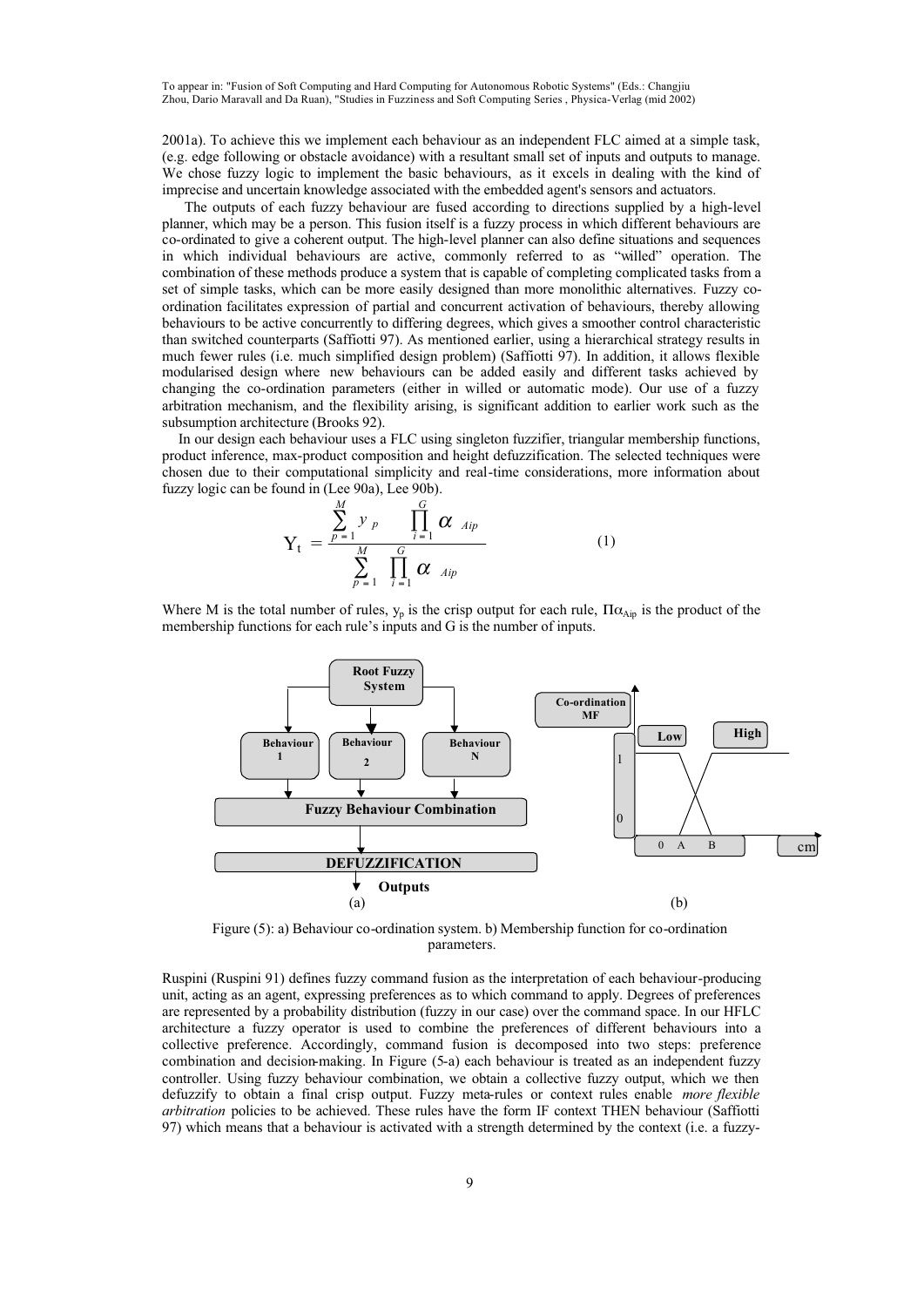logic formula). When more than one behaviour is activated, their outputs are fused and each behaviour output scaled by the strength of its context.

 In case of using fuzzy numbers for preferences, product-sum combination and height defuzzification, the final output equation, provided by Saffiotti (Saffiotti 97), is given below:

$$
Y_{ht} = \frac{\sum_{i} (mm_{y} * y_{i})}{\sum_{i} mm_{y}}
$$
 (2)

Where i represents the behaviours activated by context rules, which can be right/left edge-following behaviour, obstacle-avoidance or goal seeking in case of RA and comfort, safety, economy in case of BA.  $Y_t$  is the behaviour command output (robot speed and steering in case of RA and room lighting and heating in case of BA). These vectors are fused in order to produce a single vector  $Y<sub>ht</sub>$  to be applied to the embedded agent. mm<sub>y</sub> is the behaviour weight.

 In behaviour co-ordination there are a few parameters that must be calculated in the root fuzzy system. In case of robot navigation these are the minimum distance of the front sensors (represented by d1), the minimum distance of the left side sensors (represented by d2), the minimum distance of the right side sensors (represented by d3). The minimum of the fuzzy MF of d1, d2, d3 represented by d4, reflects how obstacle free the robot path is. After calculating these values, each is matched to its membership function as shown in Figure (5-b). These fuzzy values are used as inputs to the context rules which are in case of robot navigation: *IF d1 IS LOW THEN OBSTACLE AVOIDANCE, IF d2 IS LOW THEN LEFT WALL FOLLOWING, IF d3 IS LOW THEN RIGHT WALL FOLLOWING, IF d4 IS HIGH THEN GOAL SEEKING.*

 The context rules determine which behaviour is fired, and to what degree. The final output is calculated using Equation (2). The behaviour weights are calculated dynamically taking into account the situation of the agent. For example, in the robots domain the obstacle avoidance behaviour weight needs to increase as the obstacle comes closer.

# **4. Interactive and Non-Intrusive Learning**

In the field of RA, it is preferred that the learning is performed online interactively with the environment. The robot through trial and error evaluates its performance and assigns fitness values to different solutions and it can improve through our patented evolutionary process (Hagras et al. 2001). The robot by discovering its environment can learn by itself the controller needed to achieve the high level objectives and goals specified by the humans and it can update its controller to any environmental and robot kinematics changes it might encounter with no need to repeat the learning cycle. Such online interactive autonomous learning is desired for RAs operating in unstructured, dynamic and changing environments, which is the case of intelligent domestic environments. Such interactive learning allows the robots to program themselves which results in cutting down the costs of reprogramming and making the robots totally autonomous as they need only a high level mission from the humans.

For the BA the situation is different, as the agent needs to autonomously particularise its service to an individual. Building based learning is focused around the actions of people. Buildings are, largely, occupied by people who for a variety of reasons (e.g. time, interest, skills, etc) would not wish, or be able to cope with much interaction with the building systems. Thus in general, learning should as far as possible, be non-intrusive and transparent to the occupants (i.e. requiring minimal involvement from the occupants). The BA are sensor rich and it is difficult to be prescriptive about which sensor parameter set would lead to the most effective learning of any particular action. Thus, to maximise the opportunity for the agent to find an optimum input vector set, whilst containing the processing overloads, the ideal agent would be able to learn to focus on a sub-set of the most relevant inputs.

There are two kinds of online learning and adaptation in intelligent domestic environments one is interactive for RA which is called the Associative Experience Engine presented in Section (5) and the other is non intrusive for the BA which is called Incremental Synchronous Learning (ISL) presented in Section  $(6)$ .

 As the human user is the center of our model the BA agent will use the ISL in a non-intrusive mode to capture the user behaviours. Some of the user behaviours will include the agent identifying any change in the person's behaviour that might signal a need for specific forms of help available via RA. The BA agents will receive high level inputs from the RA such as the robot is near the charger and it will produce high level outputs such as go and fetch a drink based on other input states which can be composite of the building and robot states. The high level output from the BA will be used as a high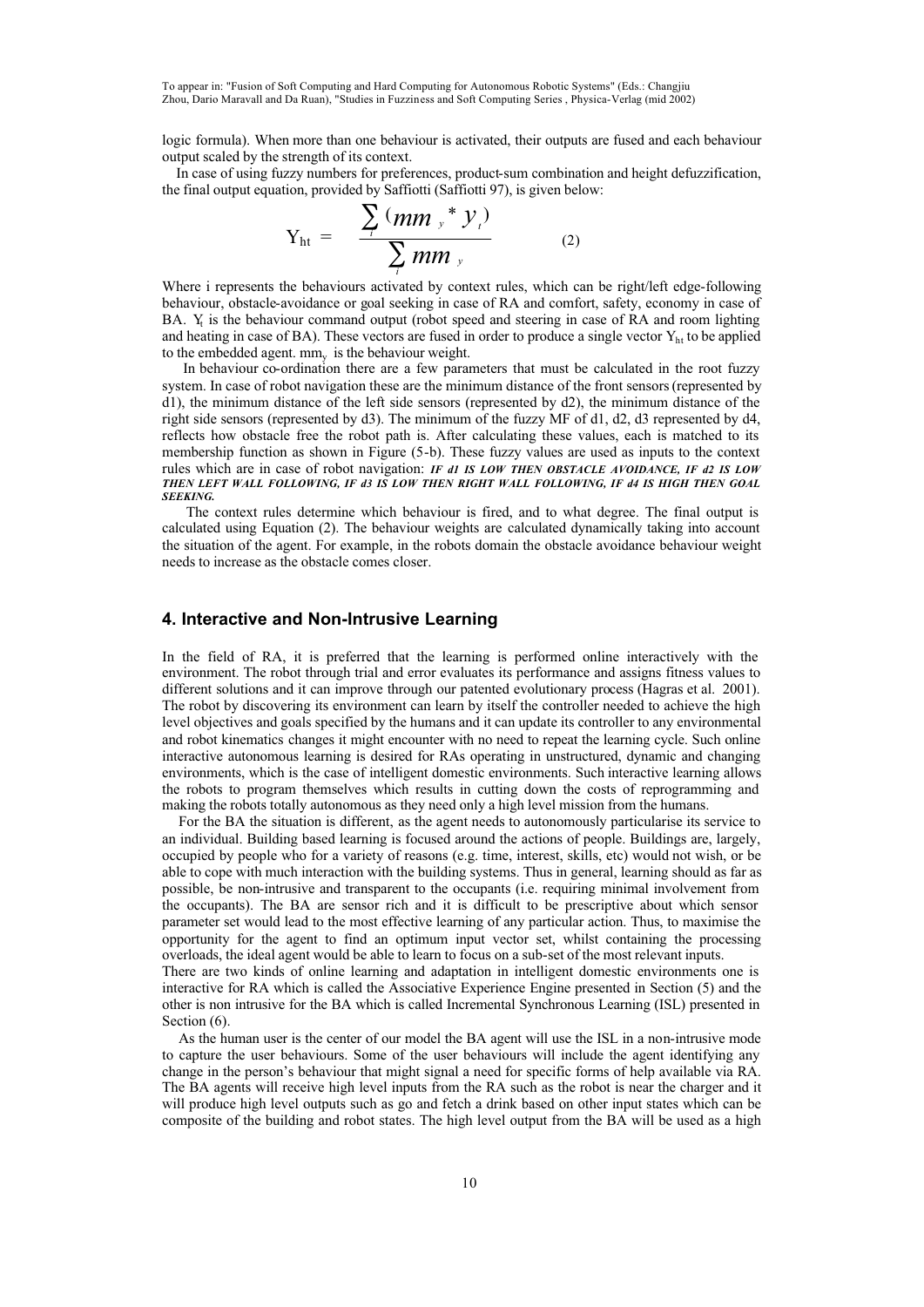level objective function for the RA. The RA will learn and coordinate their basic behaviours such as obstacle avoidance, edge following and goal seeking and they will implement AEE to learn and adapt their controllers to achieve the high level objective.

 Figure (6) shows a domestic environment for elderly and patient care which involves cooperation between the BA and the RA which is implemented in the project entitled Care Agents supported by the UK-Korea S&T collaboration fund. In this environment we consider a bed-bound person in a MANUS equipped bed who is served by a Mobile Agent (MA) bringing two commodities to the person's bedside when required. The role of the MANUS robot arm is to serve the patient with the delivered consumables that the MA has brought to a prescribed bedside location. The MA would carry items, such as post, newspapers, tissues, food, drinks, personal items (e.g. hairbrush), tissues and medicines etc. for the use of the patient and deliver them to a fixed point at the bedside so that the goods were readily available to the MANUS arm. The inputs provided to the BA include the current temperature and the lighting and entertainment levels in the room. Also the physical state of the person will be supplied to the BA e.g. prone or sitting up. Another aspect might be certain body signs such as the health monitoring aspects e.g. blood pressure, heart rate etc. Depending on the preferences of the patient and current conditions of the temperature and light, these can be adjusted by the BA. For these preferences to be learnt there would have to be some way of indicating the preferred levels e.g. switches/voice control. The MA provides the BA with information about its power level and about the relative (fuzzy) position of the robot to the bed and to the chargers and the commodities (A and B).

The BA has a rich set of data so that the conditions under which the person elected to ask for the commodity can be captured and recognised. The patient actions will be monitored and his behaviours will be learnt in a non-intrusive manner according to the whole input vector collected from the rest of the sensors. The commands are going to be passed as high level objective functions to the RA, which implement AEE to learn the required controllers to do the job as well as possible. An example of such high level objective is fetch the mail in which the RA will learn and coordinate its basic behaviours such as obstacle avoidance, goal seeking and edge following to go and fetch the mail quickly while avoiding any obstacles. The robot has the capability to adapt its self to any environmental or robot kinematics changes in a short time interval with no need to repeat the learning cycle.

 In general we divide the behaviours available to the BA into fixed or dynamic sets, where the dynamic behaviours are learnt from the person, and the fixed behaviours are pre-programmed and include safety and emergency behaviours. These latter behaviours need to be predefined because they cannot easily be learnt. For instance if medicine was going to be administered on a regular basis this would be described explicitly as one of the fixed rules. There will be other safety and emergency behaviours based upon other significant considerations like the temperature at which pipes freeze or what to do in the case of fire and so on. We also think that the BA should never issue pre-emptive commands that would result in the arm moving as such unexpected movement could cause danger to the patient (perhaps the arm needs some safety rules built in to its control system and patient interface). For dynamic behaviours we are going to use a monitoring system, which we call an ISL to record the patient actions, e.g. a request for a drink or turning off the light, and learn to generate rules from this information. These will then be fine-tuned in an incremental and life long mode. This set of behaviours will be able to control, light, temperature, tilt of the bed, sound volume etc and will interface to the MA through high level web based messages with request for specific commodities or advice on recharging itself.

### **5. Associative Experience Engine**

In our hierarchical learning procedure we start using a set of working (but not necessarily optimum) fixed membership functions. We then commence learning general rules in each individual behaviour by relating the input sensors to the actuator outputs. In this phase the membership values are not important as the agent learns general rules such as, *if the obstacle is close then turn left.* However in order to achieve a sub-optimal solution for the individual behaviour (a subset of the large search space) we need to find next the most suitable membership functions for the learnt rules. After finding a sub-optimal solution for each behaviour we combine these behaviours and learn the best co-ordination parameters that will give a "good enough" solution for the large search space to satisfy a given mission or plan. Readers are referred to (Hagras et al. 2000a) and (Hagras et al. 2000b) for more information about learning MF and the co-ordination parameters online. After learning the system parameters, the controller then operates in its environment where the online adaptation technique is triggered to adjust the learnt controller to any environmental or kinematics changes or to any new situations it might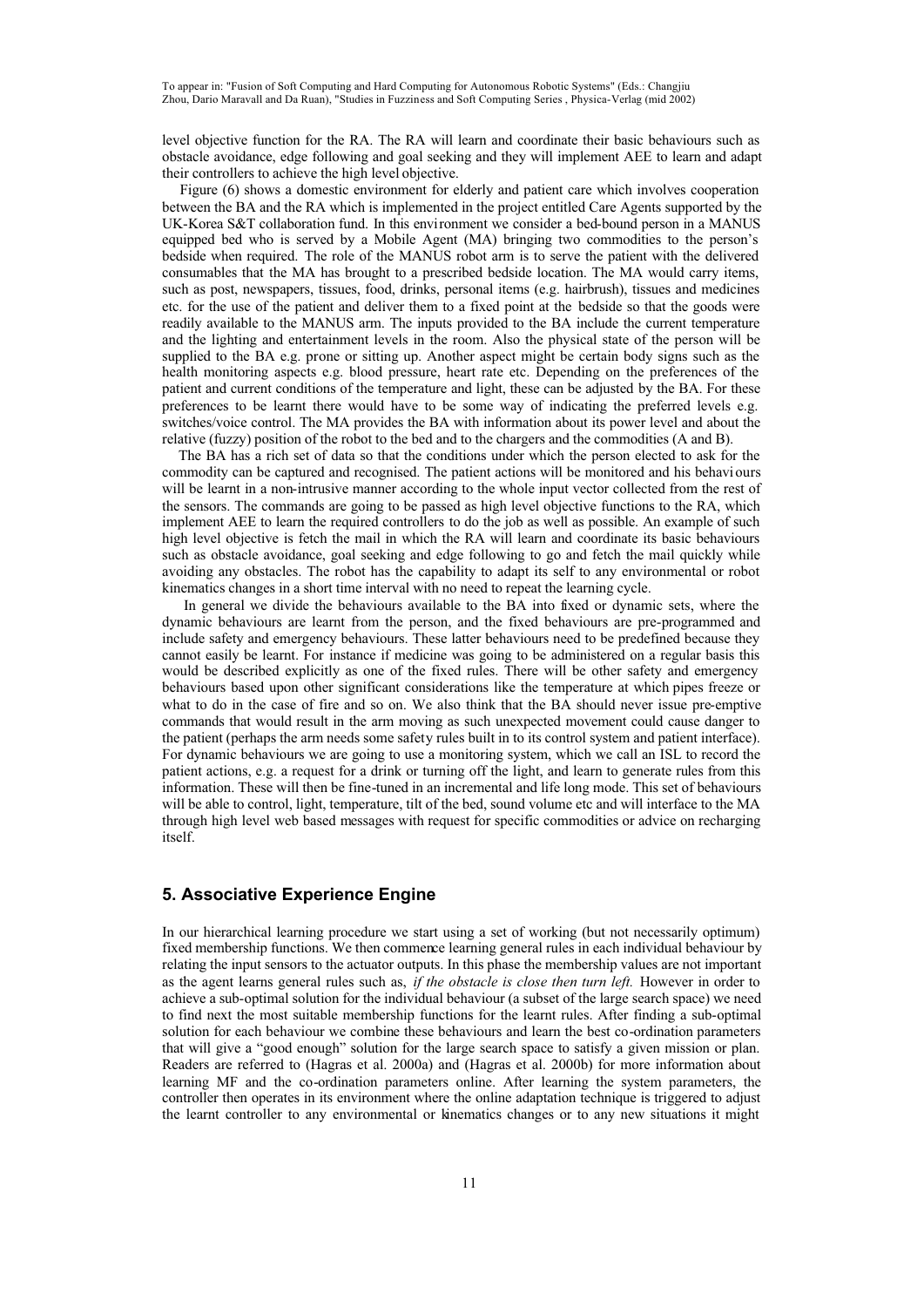encounter. If the controller fails to maintain the desired states, the adaptation technique modifies the poor rules in the relevant behaviours to adjust to the embedded agent differing environmental and kinematics conditions without the need to restart the learning cycle. This is called life long learning where the agent can adapt itself to any new situation and it can update its knowledge about its environment. This hierarchical procedure results in a fast learning time for finding a solution for learning and adaptation in changing unstructured environments.





 Our learning and adaptation techniques are inspired from Nature as in biology, most scientists agree that the remarkable adaptation of some complex organisms comes as a result of the interaction of two processes, working at different time scales: evolution and life long learning. Evolution takes place at the population level and determines the basic structures of the organism. It is a slow process that works by stochastically selecting the better individuals to survive and to reproduce. The life long learning is responsible for some degree of adaptation at the individual level. It works by tuning up the structures, built in accordance with the genetic information, by a process of gradual improvement of the adaptation to the surrounding environment (Rocha et al. 2000). Also condensed learning scenarios over short periods of time differ drastically from continuous learning or life long learning ones as life long learning presents the agent with very different perceptual stimuli than learning in a condensed period of time (Nehmzow 2000). We emulate the natural process by using evolution and online learning to develop a good enough controller of the agent and we use our patented Fuzzy-Genetic system (the *Associative Experience* Engine) described later to speed the slow evolution process. Then we use our online adaptation technique to implement the life long learning where the agent is always updating its knowledge and gaining experience and is able to adapt to its changing environment.

 Figure (7) provides an architectural overview of our techniques, which we term as *Associative Experience Engine (AEE).* This forms the learning engine within the control architecture and is the subject of British patent application 99-10539.7. The behaviours are represented as parallel Fuzzy Logic Controllers (FLC) and form the hierarchical fuzzy control architecture presented in the previous section. Each FLC has two modifiable parameters, the *Rule Base* (RB) for each behaviour and the *Membership Functions* (MF). The behaviours receive their inputs from sensors. The output of each FLC is then fed to the actuators via the *Co-ordinator,* which weights their effect. When a behaviour, or collection of behaviours, fail to respond correctly to a situation, a learning cycle is initiated.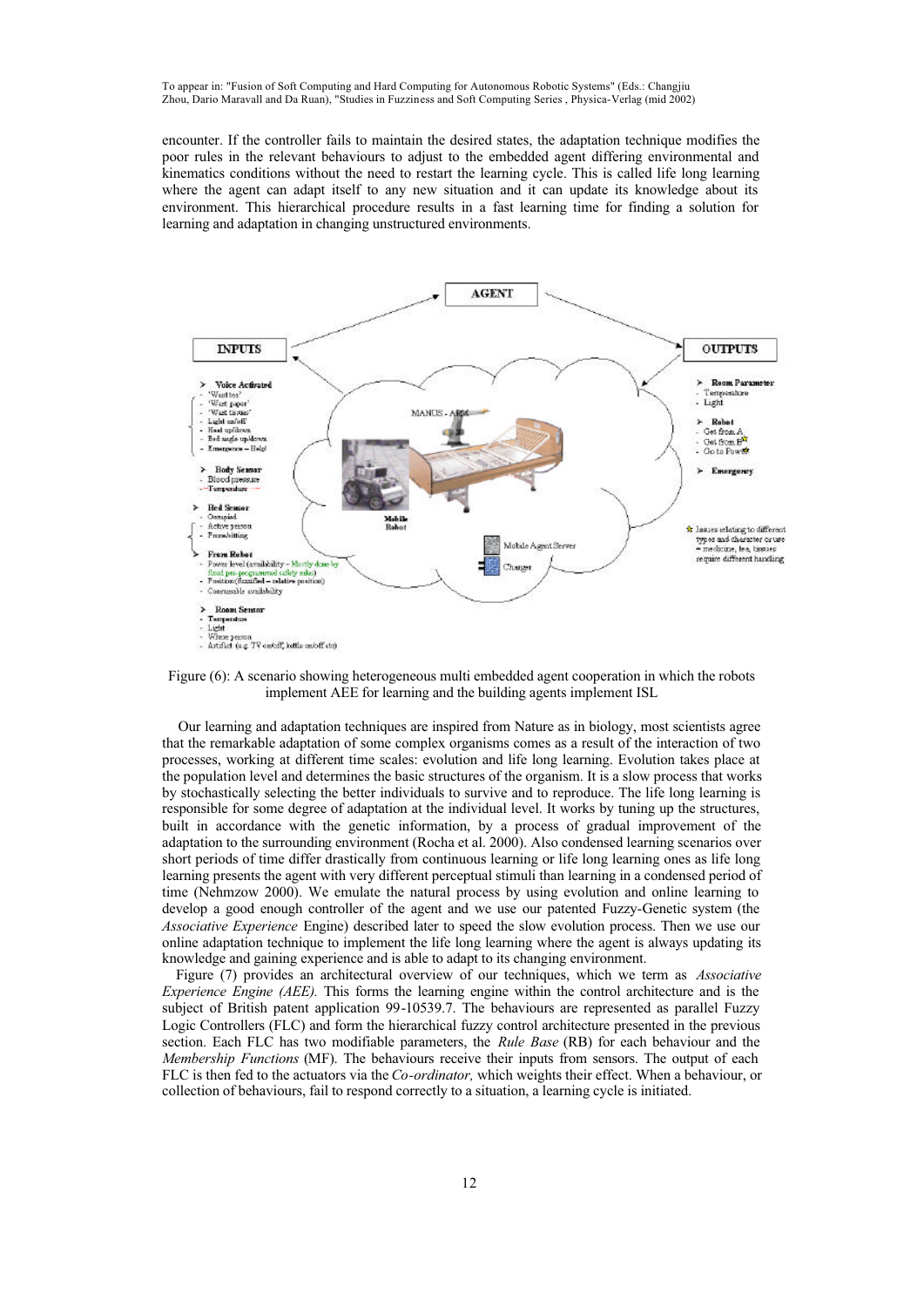

Figure (7): Architectural Overview of Associative Experience Learning Engine (British patent No 99-10539.7)

 The learning cycle performed is dependent upon the *Learning Focus,* which is supplied by the coordinator according to a higher-level plan. For example, if the *Learning Focus* is to learn the rule base for individual behaviours, then the rule base of each behaviour is learnt alone.

 When learning or modifying the rule bases, the learning cycle is sub-divided into local situations. This reduces the size of the model to be learnt. The accent on local models implies the possibility to learn by focusing at each step on small parts of the search space only. The interaction among local models, due to the intersection of neighbouring fuzzy sets causes the local learning to reflect on global performance (Bonarini 99). To further reduce the search space, the system determines if it had encountered similar situations before by checking the stored experiences in the *Experience Bank*. The embedded agent tests different solutions from the experience bank by transferring the "remembered" experiences, which are stored in a queue to the corresponding behaviours. If any of these experiences show success, then they are stored in the FLC and we avoid generating a new solution for our system. An *Experience Assessor* assigns each experience solution a fitness value to indicate the importance of this solution. When the Experience bank becomes full it is the role of the *Experience Survival valuer* to determine which parameters are retained and which are discarded, according to the parameter importance. If the use of past experiences did not solve the situation, we use the highest fitness experience as a starting point for the new learning cycle. We then fire an *Adaptive Genetic Algorithm (AGA*) mechanism using adaptive crossover and mutation parameters, which helps to speed the search for new solutions. The AGA is constrained to produce new solutions in a certain range defined by the *Contextual Constraints* supplied by sensors and defined by the co-ordinator according to the *learning focus*. This avoids the AGA searching places where solutions are not likely to be found. By doing this we narrow the AGA search space to where we are likely to find solutions. The AGA search converges faster as it started from a good point in the search space supplied by the experience recall mechanism and it used adaptive learning parameters and avoided searching regions where solutions are not likely to be found. After generating new solutions wither rules or MF or co-ordination parameters the system tests the new solution and gives it fitness through the *Solution Evaluator* to be discussed next section. The AGA generates new solution until reaching a satisfactory solution.

 The online learning mechanism, in addition to the fuzzy behaviours, is also organised as a hierarchy thus leading to one description of this architecture as being a "double-hierarchy". The online learning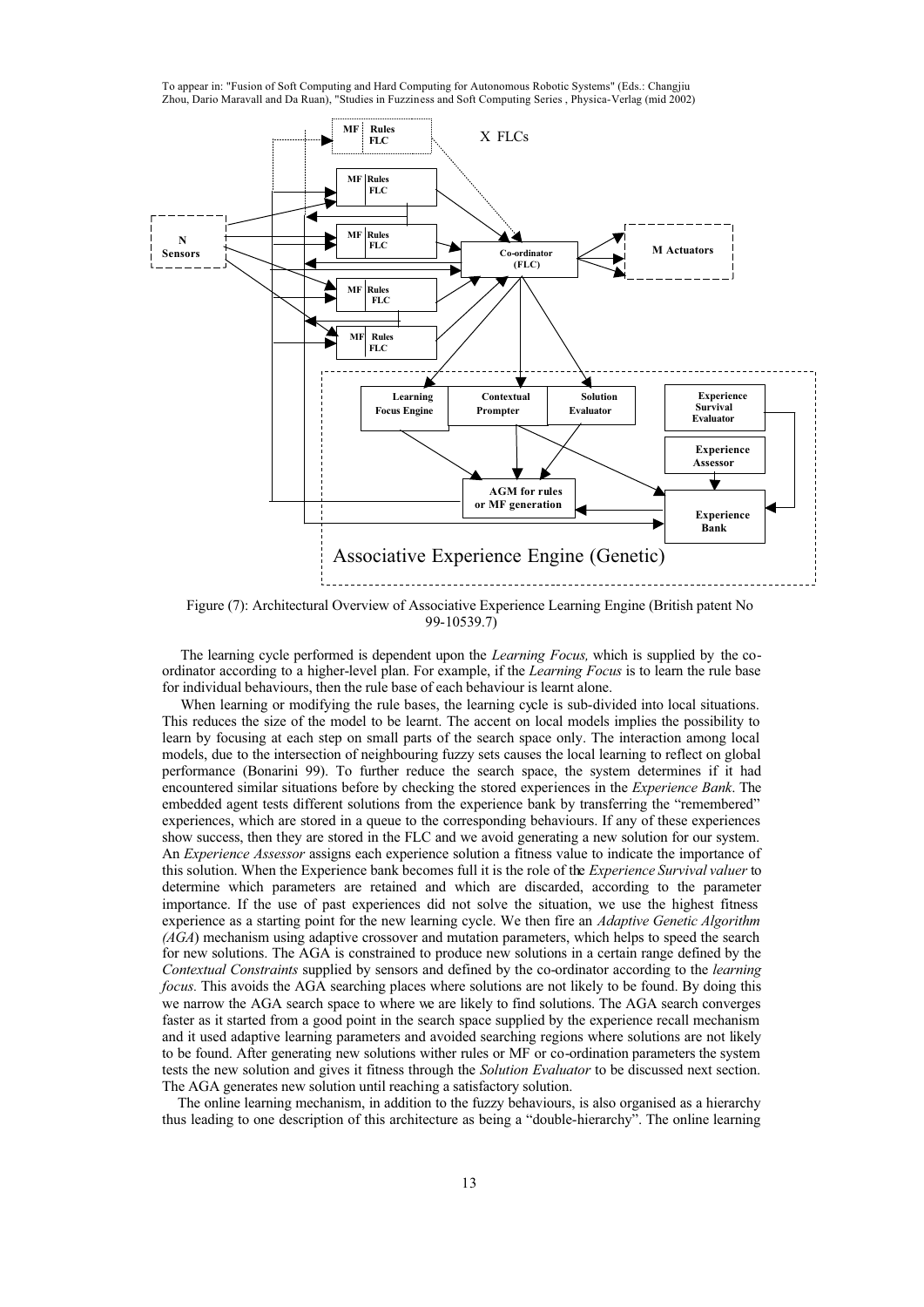mechanisms can be regarded as a hierarchy because there is a tiered set of actions. At the highest level a population of solutions is stored in the *Experience Bank* and tested in a queue. If one of these stored experiences leads to a solution then the search ends, if none of these stored experiences leads to a solution then each of these experiences acquires fitness by the *Experience Assessor* depending how well each solution performed in the situation. The highest fitness experience is used as a starting position to the lower level GA that is used to generate new solutions to the current situation. This hierarchy preserves the system experience, and speeds up the genetic search by starting the genetic algorithm from the best point found in the space.

#### **5.1 Learning General Behaviours Rules**

The rule base of the behaviour to be learnt is initialised randomly. The designer supplies a preliminary input membership function for each behaviour. As was explained earlier the values of the membership functions are not important as we are seeking general rules. In the following sections we will introduce the various steps of the algorithm to learn the rule base of behaviours that receive immediate reinforcement such as edge following and goal seeking in the robot navigation domain. For learning the rules of behaviours that receive delayed reinforcement please refer to (Hagras 2000c).

 After the rule-base initialization, the embedded agent starts operating. If the rule-base contains poor rules then it will begin deviating from its objective. In this case our algorithm is fired to generate new set of rules to correct this deviation. The GA population consists of the most two effective rules in the failure situation. Each chromosome will represent the consequents of one of the effective rules during the bad action. We will use a binary representation. As the case with classifier systems, in order to preserve the system performance, the GA is allowed to replace a subset of the classifiers (the rules in our case). The worst m classifiers are replaced by the m new classifiers created by the application of the GA on the population (Dorigo Colombetti 95]. The new rules are tested by the combined action of the performance and apportionment of credit mechanisms. In our case, only two rule actions will be replaced (those already identified with being predominantly responsible for the deviation).

 The system fitness is determined by the *Solution Evaluator* and is evaluated by how much the agent reduces the normalised absolute deviation (d) from the normal value as well as maintaining minimum system oscillation. This is given by:

$$
d = \frac{|\text{normal}.\text{value} - \text{deviated}.\text{value}|}{\text{max}.deviation} \tag{3}
$$

Where the normal value will correspond to the value desired by the human designer, which corresponds to the value that gives the maximum normal input membership function. For example, 40 c.m in case of edge following or zero degrees in case of goal seeking (as was specified by the human designer of the membership functions). The deviated value is any value deviating from the normal value. The maximum deviation corresponds to the maximum deviation that can occur as was specified by the human designer membership functions.

 The fitness of the solution is given by d1 - d2, where d2 is the normalised absolute deviation before introducing a new solution, and d1 is the normalised absolute deviation following the new solution. The deviation is measured using the agent's sensors, which gives the agent the ability to adapt to the imprecision and noise found in the real sensors rather than relying on estimates from previous simulations.

The fitness of each rule at a given situation is calculated as follows. We can write the crisp output  $Y_t$ as in (1). If the agent has N output variables, then we have  $Y_{t1}$  ...,  $Y_{tn}$  The normalised contribution of each rule p output  $(Y_{p1}, Y_{p2},..., Y_{pn})$  to the total output  $Y_{t1}, Y_{t2},..., Y_{tn}$  can be denoted by  $S_{r1}$ , .  $S_m$  where  $S_{r1}$  ..  $S_{rn}$  are given by:

$$
\mathbf{S}_{\mathbf{r1}} = \frac{\sum_{p=1}^{M} \prod_{i=1}^{G} \alpha_{Aip}}{Y_{t1}} \qquad \qquad \sum_{p=1}^{M} \prod_{i=1}^{G} \alpha_{Aip}} \qquad \qquad \sum_{p=1}^{M} \prod_{i=1}^{G} \alpha_{Aip}}{Y_{tn}} \qquad (4)
$$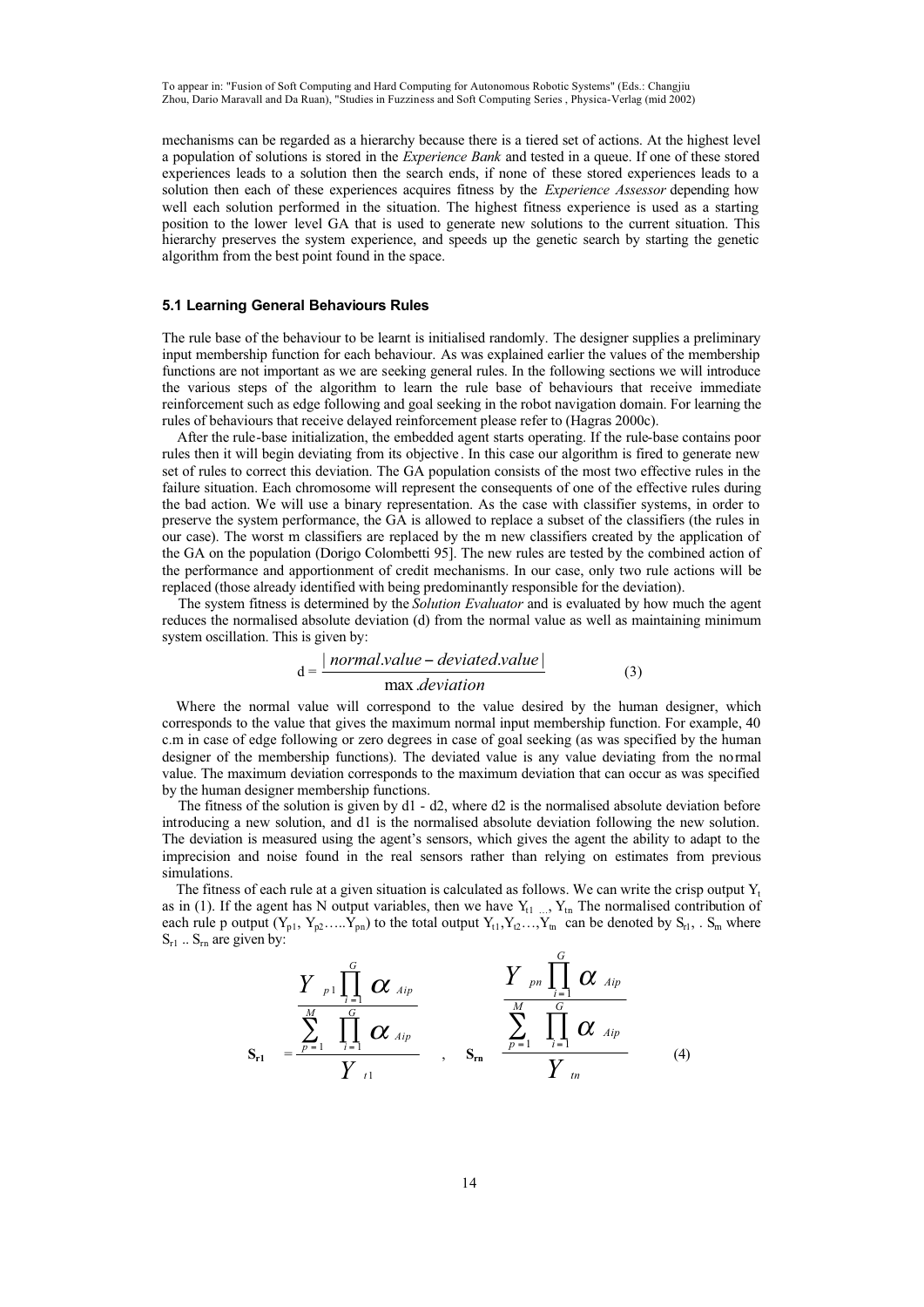We then calculate each rule's contribution to the final action  $S_c = \frac{B_r r_1 - B_r r_2}{N}$  $S_{r1}$ <sup>+</sup>  $S_{r2}$ <sup>+</sup>  $\cdots$   $S_{rn}$ . The most two

effective rules are those that have the two greatest values of  $S_c$ , we use only mutation to generate new solutions because of the small population formed by the fired rules.

#### *5.1.1 Memory Application*

After determining the rule actions to be replaced according to Equation (4), the robot then matches these rules to sets of rules stored in an *Experience Bank* containing each rule and its best fitness value up to date. The fitness of each rule fired in a given solution is supplied by the *Solution Evaluator* and is given by**:**

$$
\mathbf{S}_{\mathbf{r}\mathbf{t}} = \text{Constant} + (\mathbf{d}_1 - \mathbf{d}_2) \cdot \mathbf{S}_{\rm c} \cdot (1 - \mathbf{F}). \tag{5}
$$

 $d_1$  -  $d_2$  is the deviation improvement or degradation caused by the adjusted rule-base produced by the algorithm. If there is improvement in the deviation, then the rules that have contributed most will be given more fitness to boost their actions. If there is degradation then the rules that contributed more must be punished by reducing their fitness w.r.t to the other rules. F is the normalised oscillation in the system actions that can be the system steering and velocity in case of the robots. This makes  $S_n$ maximised by maximising the deviation improvement compared to the previous action with minimum adjustments to system output. The variable F was introduced to penalise instant differences between the system outputs to give a steady output and also preserving the actuators by not making large adjustments (ON and OFF) (that might lead to the reduction of the life time of the actuators). The *Experience Survival Valuer* keeps the best fitness solution for each rule in the *Experience Bank*.

 After determining the rule actions to be replaced, the agent then matches the effective rules to sets of rules stored in a memory containing each rule and its best fitness value up to date. For each rule action to be replaced, we will replace the current actions in the behaviour rule-base by the best fitness actions stored in the *Experience Bank*. If the deviation decreases, then the agent will keep the best rules in the behaviour rule-base. If the deviation remains the same or increases, the agent uses the GA to produce a new set of solutions. These are obtained by mutating the best fitness chromosomes from the *Experience Bank* to create new actions to replace the most effective rules actions until the deviation begins decreasing or the rule is proved ineffective. This is then considered a solution for the current situation and the rule fitness according to Equation (5) is calculated and is compared with the best fitness rule stored in the memory. If its fitness is greater than the best kept one in the *Experience Bank* then it replaces the best one, otherwise the best one still is kept in the *Experience Bank*. The memory action is supposed to speed up the GA search as it starts the GA from the "best-found" point in the solution space instead of starting from a random point

#### *5.1.2 Using GA to Produce New Solutions*

The GA begins its search for a new rule action to replace those identified with poor performance by mutating the two best fitness chromosomes from the *Experience Bank* to replace the most two effective rules actions to generate new solutions. The chromosome consists of the effective rule consequents (which can be speed and steering in case of RA). The population consists of two chromosomes corresponding to the two most effective rules. We use a small population, which will give faster convergence to a good enough solution (which is important in online learning) due to the smaller number of individuals to be evaluated and reproduced each generation. However, small populations run the risk of stagnating genetically, i.e. the population doesn't contain sufficient genetic diversity to properly explore the search space. This is why it is important to introduce high mutation rates to introduce new genetic material in the population without running into the risk of end by a random search (Kasabov et al. 99). A mutation rate of 0.5 was chosen after gathering empirical evidence gathered from experimenting with different mutation rates from 0 to 1.0. This was achieved by monitoring the time the embedded agent needed to achieve its goal, as shown in Figure (8-a). It was noticed that at mutation values less than 0.3 there was almost no convergence (which means not finding a good solution) because the population size and the chromosome size are small, and the low mutation rates does not introduce sufficient new genetic material to produce different solutions. The same occurs for high mutation rates (higher than 0.7) as the mutation rate reaches 1.0 the only genetic material available are the primary chromosomes (e.g. 0101) and its inversion (1010), which is not enough for producing any new solutions. Thus 0.5 gave the optimum value for finding a solution. The agent also uses the *Contextual Constraints* supplied by the sensory information to narrow the search space of the GA and thus reduces the learning time. For example, if the robot is implementing left wall following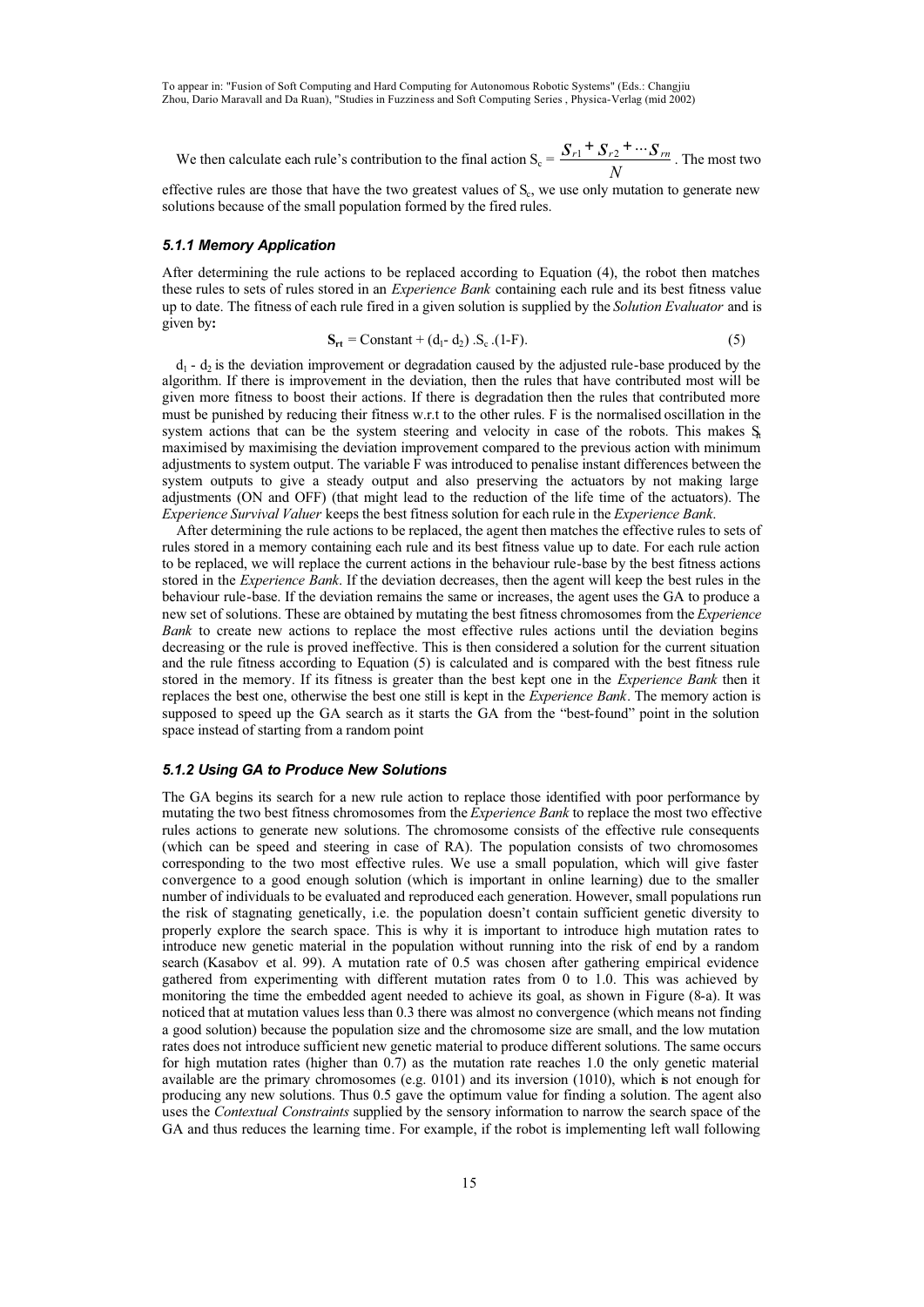and it is moving towards the wall, then any action that suggests going to the left will not lead to a solution. Hence, if we use a left side sensor and the robot senses that it is going towards the wall, and then the GA solutions will be constrained not to go left. Hence the solutions generated for the temperature are constrained to be less than the current temperature. This is similar to using a constrained-GA, where the sensor information constrains the GA search space and forces it to look at areas where solutions are likely to be found and avoids doing blind searches in the whole search space, also avoiding abnormal outputs which results from mutation. We have also conducted learning experiments without the *Contextual Constraints.* It was noticed that this increased the learning time compared to those using *Contextual Constraints* by up to four times (average). This is because the GA now has to search in the entire search space, instead of just searching the limited regions where solution are likely to be found*.*



Figure (8): a) Mutation rate versus time. b) The relative robot length plotted against the error after learning.

 Figure (9) gives an example of a robot deviating from its objective and after trying the memory actions with no success it triggers the GA. In this example the robot has only two output actions (left and right wheel velocities) each one is represented by only 4 fuzzy sets which are *Very Low, Low, Normal, High.* We need only two bits to represent the consequent of each rule thus we have a four bit chromosome. The actions are decoded as follows, *Very Low* is 00, *Low* is 01, *Medium* is 10, *High* is 11. In this example rule 1 and rule 2 were the most effective rules according to Equation (4) and their actions are to be replaced by mutating the actions that obtained the maximum fitness according to Equation (5) which are stored in the *Experience Bank.*

 The generation of the new solution is constrained according to the contextual constrains and the mutation continues till the deviation decreases or the effective rules are not effective anymore. After this the fitness of this solution is evaluated using Equation (5) and is compared with the one stored in the *Experience Bank* if it is greater than it, then it replaces the actions stored in the *Experience Bank.*  The robot learns this situation and other similar local situations involving different rules. The accent on local models implies the possibility to learn by focusing at each step on small parts of the search space only. The interaction among local models, due to the intersection of neighbouring fuzzy sets causes the local learning to reflect on global performance (Bonarini 99). This reduces the size of the model to be learnt. The agent finishes the learning of the whole behaviour when it reaches a stopping criterion.

#### *5.1.3 Stopping Criteria*

The agent assumes it has learnt the rule-base for the behaviour if it succeeds in satisfying the goals specified to its behaviour. In case of the robot navigation, the robot assumes it has learnt the rule-base for the behaviour if it succeeds in maintaining the nominal value for the behaviour for an optimum learning distance. The optimal learning distance has been related to units of length of the robot, so that the algorithm can be applied in an invariant manner to different size robots. In order to determine the optimal learning distance we have conducted numerous experiments using different learning distances corresponding to the robot's length (e.g. 1x robot's length, 2x robot's length, etc.). We then follow the same track that was used during the learning phase to determine the absolute deviation at each control cycle from the optimum value which is maintaining a constant distance from a wall in case of edge following and going towards a goal in case of goal seeking. The average and standard deviation of this error are calculated over 10 experiments over different tracks. From Figure (8-b) it is obvious that the average and standard error for the wall following stabilizes at three times the robot's length at average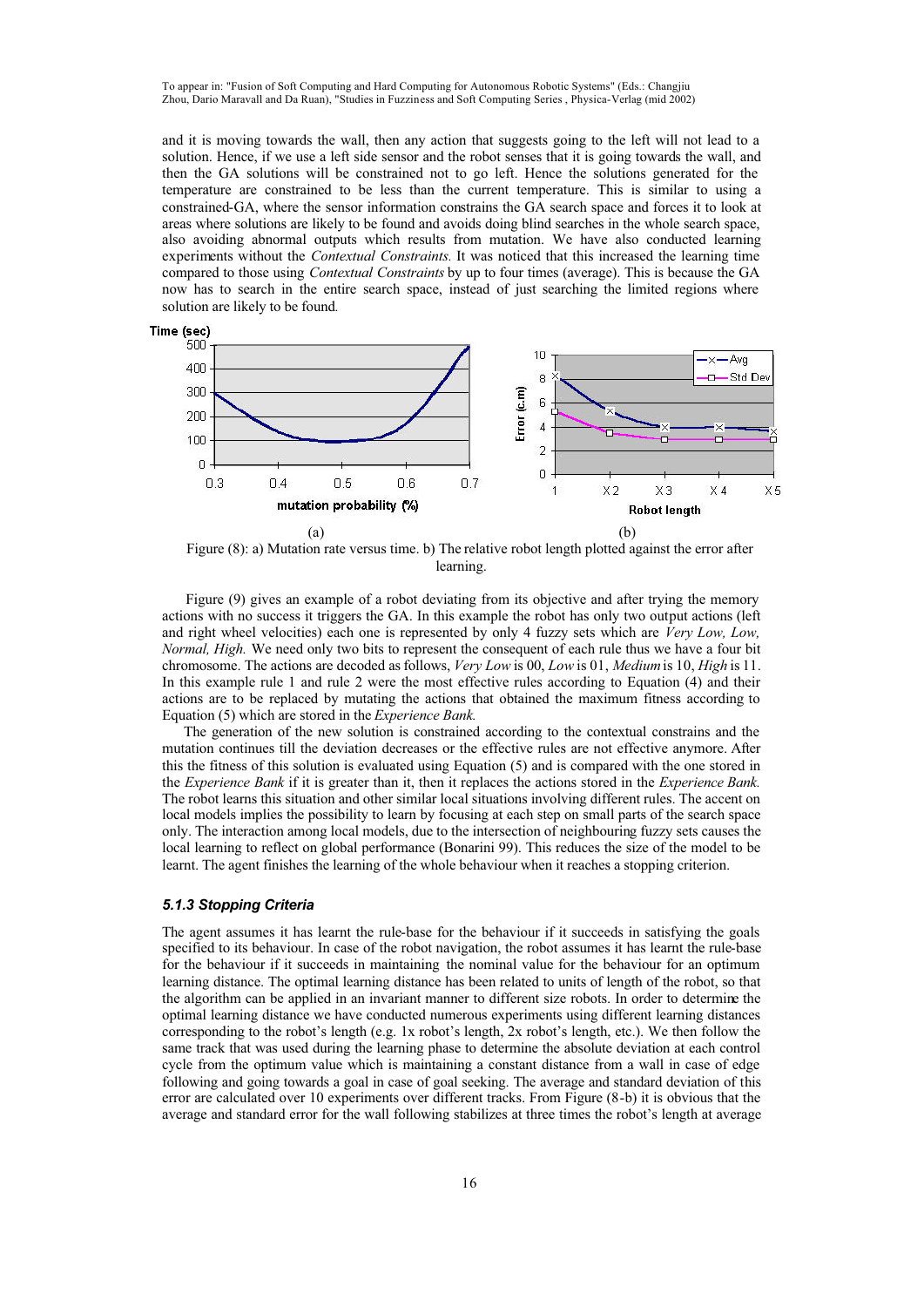value of 4 cm and standard deviation of 3 and become almost the same for a larger number of experiments. Thus we use three times the robot length as our learning length criteria.



Figure (9): An example of GA processes in which rule 1 and rule 2 consequents stored in Experience Bank and having the best fitness are generating new consequent for rules 1,2 which are the most effective rules responsible for behaviour failure.

#### **5.2 Online Adaptation of the learnt controller and Life Long Learning**

In the previous sections we explained how to learn the embedded agent controller online and through interaction with the environment using the Evolutionary techniques, imitating the natural evolution and using our patented techniques to speed it up so that we can learn online. In this section we discuss how can we adapt the RA to any environmental changes and implement a life long learning scheme where the agent gains and updates its knowledge by encountering new situations. This means that the agent can add or delete or modify rules according to the situations it encounters.

 Also this approach is useful in prototyping as we can learn the embedded agent controller on a prototype agent in a controlled environment and then we transfer it to the agent running in the real environment where we only run a short adaptation cycle with no need to repeat the learning cycle (Hagras et al. 2001a, Hagras et al. 2001b).

 Perhaps more importantly, this adaptation and life long learning session is important in the case that environmental or embedded agent characteristics changes occur and the agent needs to rapidly adapt to these changed circumstances.

 Although fuzzy logic allows a degree of imprecision to exist within the environment, significant environmental or agent differences will prevent the rule sets from operating correctly. One solution to this problem is to provide a new rule set for each of the different environments, although prior knowledge of the different environments would be needed (which is difficult if not impossible for dynamic unstructured environments). An alternative solution is to allow the existing co-ordinated rule set to be adapted to compensate for the environmental differences. This latter approach only requires a basic rule set to be present from the prototype robot controller and does not require prior knowledge of all possible environments. We start the adaptation from the best-learnt HFLC by the RA, instead of starting from a random point. If the system was started with random rule bases, the system could still modify its actions but would take approximately six times the time needed when started from a good rule base containing some inappropriate rules for the new environment. This figure was found by practical experimentation.

 The system discovers the rules (in different behaviours) that, if modified, can lead the embedded agent to adapt to its environment. Whilst it might seem a good idea to change the co-ordination parameters, or the membership functions of the individual behaviours, to adjust the agent behaviour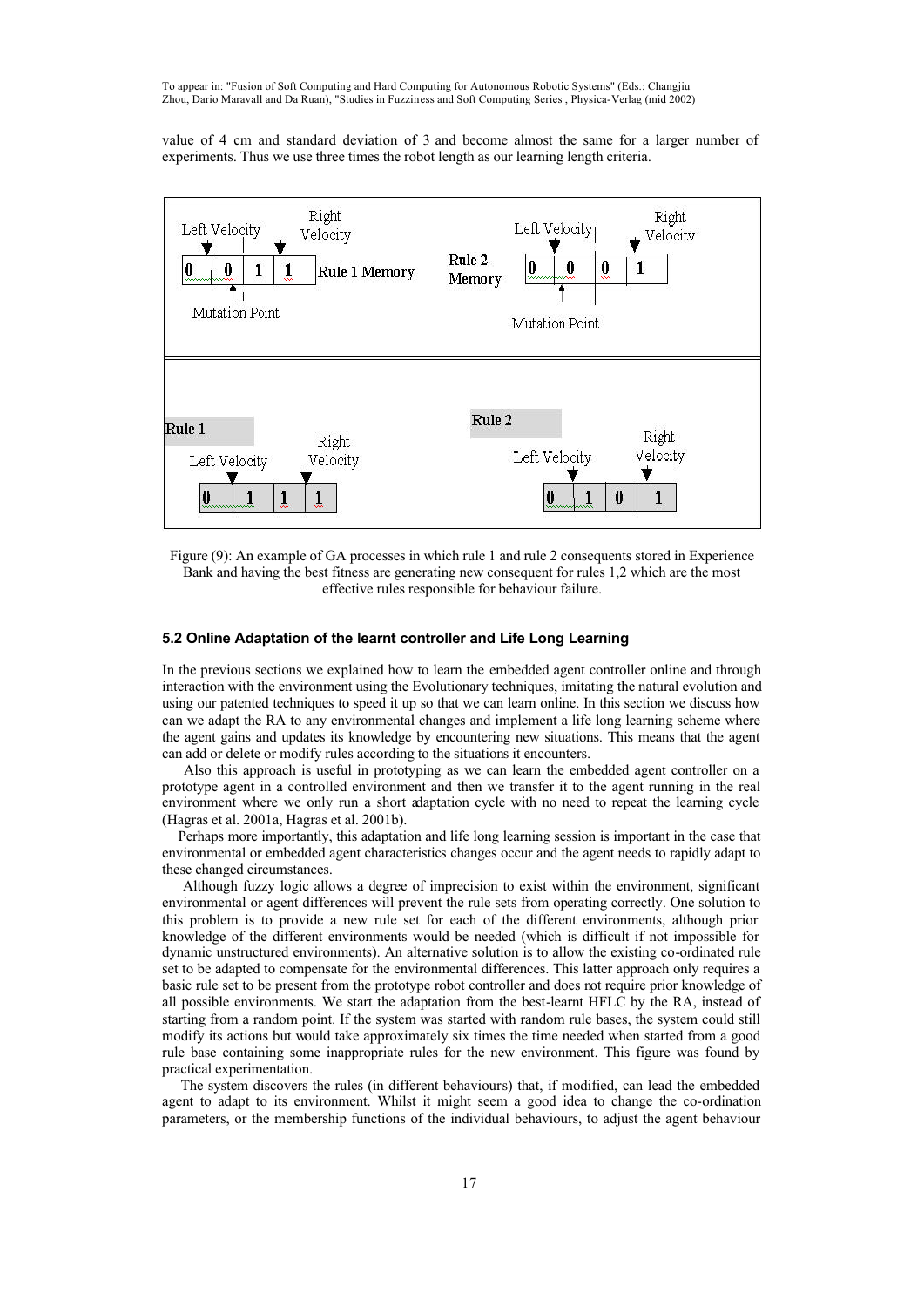when it fails, this is not the best approach. This can readily be illustrated by considering a case where the rules in the individual rule bases become inappropriate, then clearly changing the co-ordination parameters will never correct the RA behaviour (as was proved by experimentation). Also changing the MF is a difficult task, as it needs to be done to each individual behaviour necessitating the robot to be taken away from its environment for MF calibration. However, our method allows the poor rules to be found and corrected for each behaviour, online and in-situ without the need to repeat the whole learning cycle, modifying only the actions of a small number of rules that performed poorly.

 Imagine a situation where the robot had failed to do its mission. In this case we will modify all the rule bases whose behaviours were active. The agent then uses its short-term memory to return back to its pre-failure position, identifying the two most dominant rules (which can belong to different behaviours). The agent then replaces the actions of these rules to solve this situation. The way the agent determines the dominant rules is done by calculating the contribution of each rule to the final output in a given situation as follows: Apply Equation (2) and substitute  $Y_t$  from Equation (1). Then we can write the crisp output  $Y<sub>ht</sub>$  as:

$$
Y_{ht} = \frac{\sum_{y=1}^{4} y_{p} \prod_{i=1}^{G} \alpha_{Aip}}{\sum_{p=1}^{4} \prod_{i=1}^{M} \alpha_{Aip}}
$$
\n
$$
Y_{ht} = \frac{\sum_{y=1}^{4} mm_{y}}{m m_{y}}
$$
\n(6)

Where M is the total number of rules,  $Y_p$  is the crisp output for each rule,  $\Pi\alpha_{Aip}$  is the product of the membership functions of each rule inputs. G is the number of the input variables,  $mm_v$  is firing strength of each of the four behaviours.

Because we have N output variables, then we have  $Y_{\text{ht1}}$ , ...,  $Y_{\text{htn}}$ . The contribution of each rule p in the behaviour y to the total output  $Y_{\text{ht1}}$ , .. $Y_{\text{htn}}$  is denoted by  $S_{\text{rad1}}$ , .  $S_{\text{rann}}$  where  $S_{\text{rad1}}$ ,  $S_{\text{rann}}$  are given by:

$$
S_{\text{ral1}} = \frac{\frac{mm_y}{\sum_{y=1}^{4}mm_y} \cdot \frac{Y_{p1}\prod_{i=1}^{T} \alpha_{lip}}{Y_{h1}}}{Y_{h1}}, S_{\text{ram1}} = \frac{\frac{mm_y}{\sum_{y=1}^{4}mm_y} \cdot \frac{Y_{p1}\prod_{i=1}^{T} \alpha_{lip}}{Y_{h1}}}{Y_{h1}} \qquad (7)
$$

We then calculate each rule's contribution to the final action  $Sa<sub>c1</sub>$  by:

$$
Sa_{c1} = \frac{S_{ra11} + S_{ra22} \cdots + S_{rann}}{N}.
$$

The most effective rules are those rules with the greatest values of  $Sa<sub>c1</sub>$ .

 In order to implement the Life-Long learning strategy the agent has a long-term memory composed of all the experiences it encountered in the past and how the agent had succeeded to solve the problems it encountered. These experiences are in the shape of rule clusters having the rule numbers and the consequents the agent had learnt to associate with inputs of these rules in a situation where the agent failed to satisfy the desired behaviour. The rule clusters are arranged in a queue starting from the most recent experiences. These clusters represents how the agent have adapted to different changing environments and situations, i.e. in two different rule clusters we can find the same rule having different consequents which means that each environment should have its different actions. So in case of the agent failing to achieve the desired behaviour in the changing unstructured environment then the actions of the most effective rules can be modified to solve this situation. The agent then matches the effective rules to sets of rules stored in the *Experience Bank*. In the robot domain if, for example; rules 1,2 from the obstacle-avoidance rule base, rule 3 of the left edge-following behaviour and rule 4 of the right edge following need to be replaced, AND the first rule cluster in the Bank contains the consequences of rules 1 of obstacle avoidance; rule 3 of left edge following and rule 6,7 of right edge following, then the consequences of rules 1 for obstacle avoidance and 3 for left edge following will be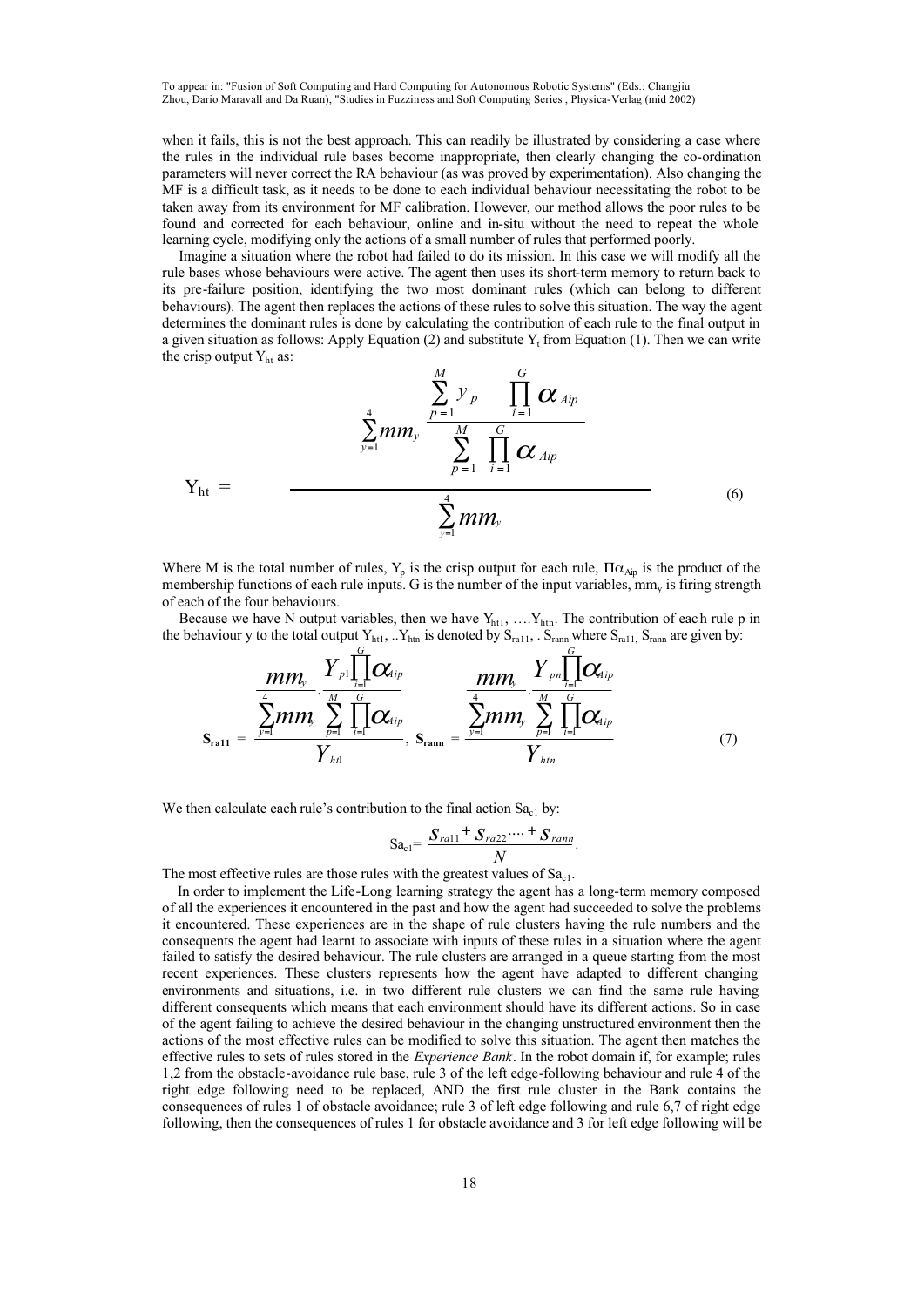changed and rule 2 for obstacle avoidance and 4 for right edge following will remain the same. Then the agent starts operating with this modified rule-base taken from the *Experience Bank*. If it survives and gets out of this situation with no behaviour failures, then these rules are kept in the rule-base of the controller. In this way we have saved the process of learning a solution to this problem from the beginning by using the memorized experience that had worked in different environmental conditions. This is the same as nature where the agent tries to recall its experiences that solved the same situation before. If none of these experiences had solved this situation, the agent assigns to each experience a fitness value indicating how well it performed in the current situation. Then the agent chooses the consequents of the rule clusters that have given the highest fitness and keep them in the rule-bases of the controller in order to serve as a starting position of the Adaptive Genetic Algorithms (AGA) search instead of starting from a random point, these consequents will be the parents of the new rule consequents. This action helps to speed up the genetic search as it starts the search from the best-found point in the search space instead of starting from a random point.

 The robot then calculates the fitness value of the solution starting from the modified rule base supplied by the *Experience Bank*. If there is an improvement in the performance produced by the modified rule base, then the rules that contributed most must be given increased fitness to boost their actions. If there is no improvement then the rules that contributed most must be punished by reducing their fitness w.r.t to other rules and the solutions that had small contributing actions are examined. The fitness of each rule is supplied by the *Solution Evaluator* and is given by:

$$
S_{rat 1} = Constant + (d_{new} - d_{old}) . S_{act} . (1 - F)
$$
 (8)

Where  $d_{new}$  is the new performance of the robot (using the modified rule base,  $d_{old}$  is the old performance of the agent before modifying the rule base,  $d_{new}$ - $d_{old}$  is the performance improvement or degradation caused by the adjusted rule-base produced by the algorithm. F is the normalised oscillation in the system actions. Thus  $S<sub>rat</sub>$  is maximised by improving the robot performance before behaviour failure with minimum oscillations in the system output. In the first population of the GA, because there is no performance assessed yet, we blame the rules that have contributed most to the behaviour failure. The fitness of each rule is given by:

$$
S_{rat} = \text{Constant} - S_{act} \tag{9}
$$

 The performance of the robot is assessed according to the failure of the robot to reach or maintain a certain target. For example in case the robot approaches an obstacle to a dangerous distance then the performance of the robot will be assessed by how it increases the distance moved before collision.

 However, a problem occurs as the system begins accumulating experience that exceeds the physical memory limits. This implies that we must delete some of the stored information. To deal with this, for every rule cluster we attach a *difficulty counter* to count the number of iterations taken by the agent to find a solution to a given situation, we also attach a *frequency counter* to count how frequently this rule have been retrieved. The *degree of importance* of each rule cluster is calculated by the *Experience Survival Valuer* based on the product of the *frequency counter* and the *difficulty counter*. This attempts to keep the rules that required a lot of effort to learn (due to the difficulty of the situation) and also the rules that are used frequently. When there is no more room in the *Experience Bank*, the rule cluster that had the least *degree of importance* is selected for replacement. If two rule clusters share the same importance degree, tie-breaking is resolved by a least-recently-used strategy. The rule that has not been used for the longest period of time is replaced. Thus an *age parameter* is also needed for each rule cluster. The value of the age parameter increases over time, but is initialised whenever the associated cluster is accessed. The limit for the memory clusters is set to 2000 rule clusters, so if we exceed this limit the *Experience Survival Valuer* begins using the *degree of importance* and the age operator to optimise the memory.

 The AGA is using the Srinivas method (Srinivas and Patnaik 96). If, for example in the robot domain, rule number 5 of the obstacle avoidance and rule 7 of the left wall following are chosen for reproduction by roulette wheel selection due their high fitness. This implies they have either contributed more with their actions to the final action that caused improvement, or contributed less with their actions to final action that caused degradation. Then we apply adaptive crossover and mutation operators to both chromosomes. The resultant offspring will be used to replace the consequent of rules 1 and 2 for obstacle avoidance that were largely blamed for the behaviour failure. The AGA is constrained to produce offspring according to the *Contextual Constraints* supplied by the input sensors. The robot ends the adaptation when the agent achieves the desired response.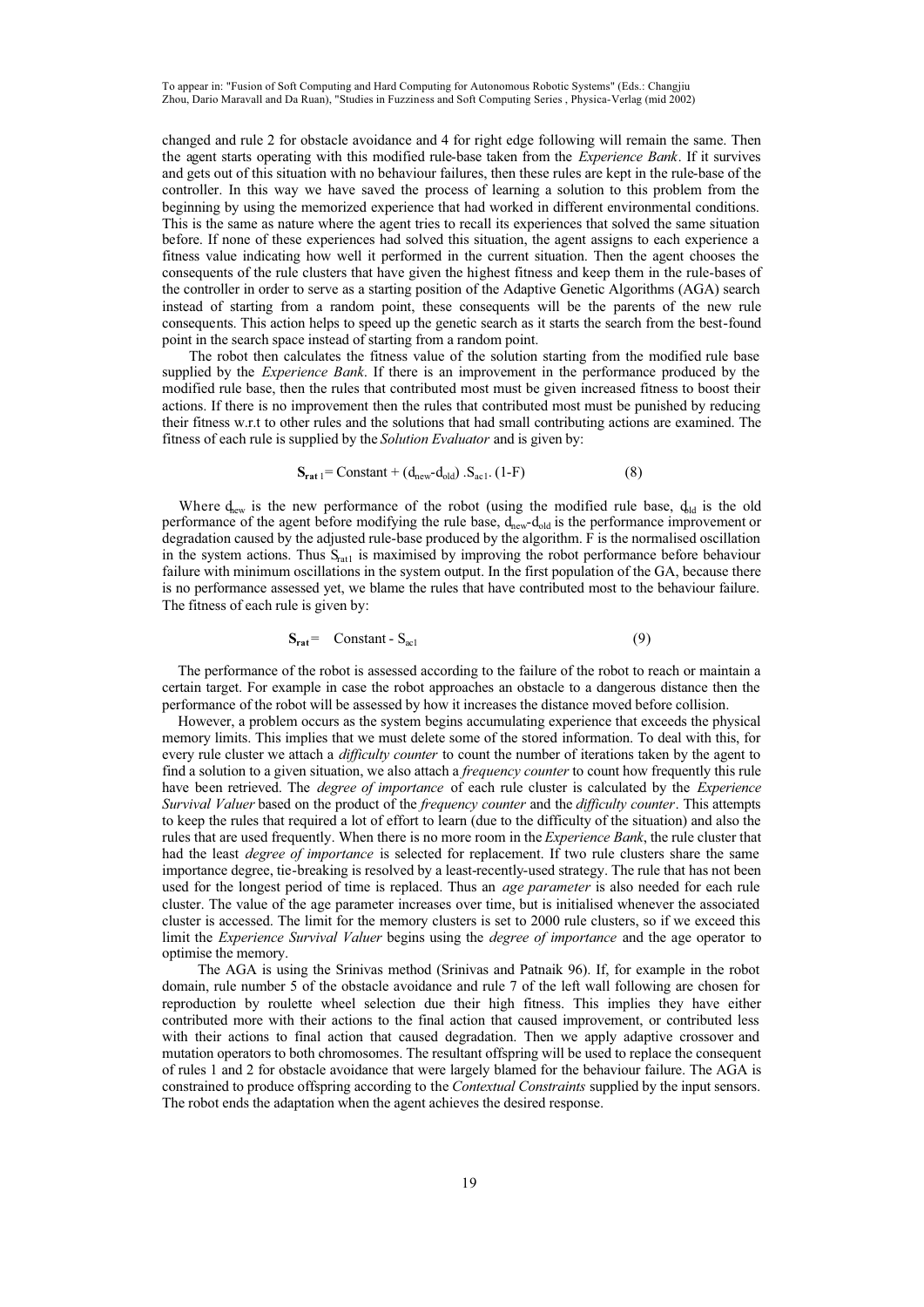# **6. Incremental Synchronous Learning for non-intrusive learning**

The Incremental Synchronous Learning (ISL) architecture is shown in Figure (10). The BA need to address somewhat different learning needs, short "initialisation" and long "life-long" learning. In general a learning mechanism within a building should be non-intrusive.

 The ISL forms the learning engine for the BA. The agent is an augmented behaviour based architecture, which uses a set of parallel Fuzzy Logic Controllers (FLC), each forming a behaviour. The behaviours can be fixed, in the case of an Intelligent Building (IB) these could be - the Safety, Emergency and Economy behaviours or dynamic and adaptable such as, in an IB, Comfort behaviours (i.e. behaviours adapted according to the occupant's actual behaviour).

 Each dynamic FLC has one parameter that can be modified which is the *Rule Base* (RB) for each behaviour.



Figure (10): The ISL Embedded-Agent Architecture

 Also, at the high level the co-ordination parameters can be learnt (Hagras et al. 2000b). The HFLC is the same as explained in Section (3). The ISL system aims to provide life-long learning and adapts by adding modifying or deleting rules. It is also memory based in that it has a memory enabling the system to use its previous experiences (held as rules) to narrow down the search space and speed up learning. The ISL works as follows: - when a new user enters the room he is identified by a key button and the ISL enters a Monitoring initialisation mode where it learns the user's preferences during a non-intrusive cycle. In the Experimental set-up we used a period of 30 minutes but in reality this is linked to how quickly and how complete we want the initial rule base. For example in a care house we want this rule base to be as complete as possible with some fine tuning, in a hotel we want this initialisation period to be small to allow fast learning. The rules and preferences learnt during the Monitoring mode form the basis of the user rules which are retrieved whenever the user renters the room. During this time the system monitors the inputs and users action and tries to infer rules from the user monitored actions. The user will usually act when given an input vector the output vector is unsatisfactory to him. Learning is based on negative reinforcement, as the user will usually request a change to the environment when he is dissatisfied with it

 After the Monitoring initialisation period the ISL enters a Control mode in which it uses the rules learnt during the Monitoring mode to guide its control of the rooms effectors. Whenever a user behaviour changes, so he needs to modify, add or delete any of the rules in the rule base the ISL goes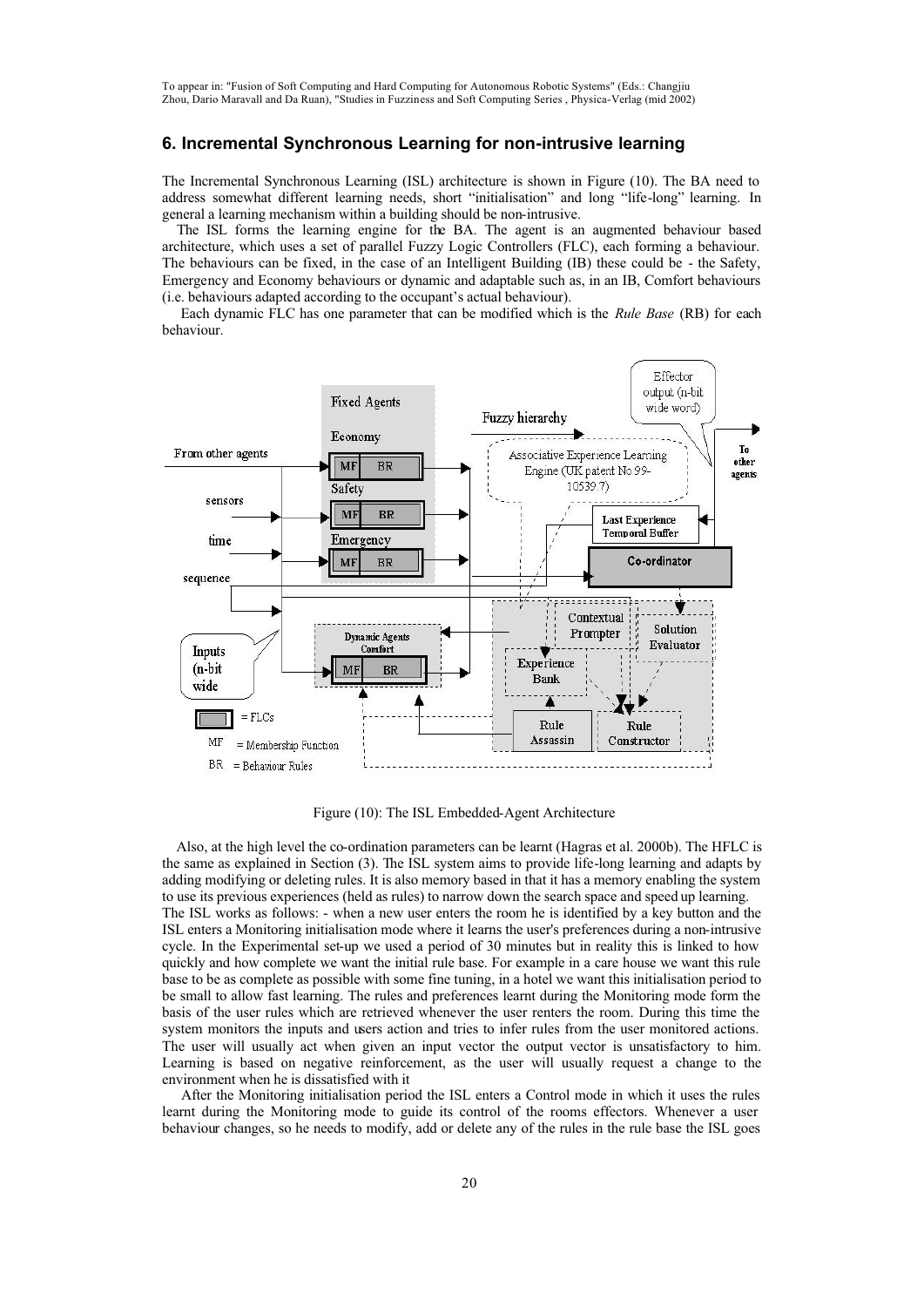back to the non-intrusive cycle and tries to infer the rule base change to determine the users preferences in relations to the specific components of the rule that has failed. This is a very short cycle that the user is essentially unaware of and is distributed through the lifetime of the use of environment, thus forming a life-long learning phase.

 As in the case of classifier systems, in order to preserve the system performance the learning mechanism is allowed to replace a subset of the classifiers (the rules in this case). The worst m classifiers are replaced by the m new classifiers (Bonarini 99). In our case we will change all the consequences of the rules whose consequences were unsatisfactory to the user. We find these rules by finding all the rules firing at this situation where  $\Pi \alpha A$  i > 0. We replace these rules consequents by the fuzzy set that has the highest membership of the output membership function. We have done this replacement to achieve the non-intrusive learning and to avoid direct interaction with the user. The learnt consequent fuzzy rule set is guided by the *Contextual prompter*, which uses the sensory input to guide the learning.

The normalised contribution of each rule p output ( $Y_{pN}$ ) to the total output  $Y_{ht}$  can be denoted by  $S_{r a 11}$ and is given by Equation (7).

 During the non-intrusive Monitoring and life-long learning phases the agent is introduced to different situations, such as having different temperature and lighting levels inside and outside the room with the agent guided by the occupant's desires as it attempts to discover the rules needed in each situation. The learning system consists of learning different episodes; in each situation only small number of rules will be fired. The model to be learnt is small and so is the search space. The accent on local models implies the possibility of learning by focusing at each step on a small part of the search space only, thus reducing interaction among partial solutions. The interaction among local models, due to the intersection of neighbouring fuzzy sets means local learning reflects on global performance (Bonarini 99). So we can have global results coming from the combination of local models, and smooth transition between close models. It is necessary to point to a significant difference in our method of classifying or managing rules, which is, rather than seeking to extract generalised rules we are trying to define particularised rules.

 After the initial Monitoring initialisation phase the system then tries to match the user derived rules to similar rules stored in the *Experience Bank* that were learnt from other occupiers. The system will choose the rule base that is most similar to the user-monitored actions. The system by doing this is trying to predict the rules that were not fired in the initialisation session thus minimising the learning time as the search is starting from the closest rule base rather than starting from random. Also this action will be satisfactory for the user as the system starts from a similar rule-base then fine-tuning the rules.

 After this the agent will be operating with the rules learnt during the monitoring session plus rules that are dealing with uncovered situations during the monitoring process which are ported from the rule base of the most similar user, all these rules are constructed by the *Rule Constructor.* The system then operates with this rule-base until the occupant's behaviour indicates that his needs have altered which is flagged by the *Solution Evaluator* (i.e. the agent is event-driven). The system can then add, modify or delete rules to satisfy the occupant by re-entering the briefly to Monitoring mode. In this case again the system finds the firing rules and changes their consequence to the desired actions by the users. We also employ a mechanism - *learning inertia* - that only admits rules to the rule base when their use has exceeded some minimal frequency (we have used 3). One of our axioms is that "the user is king" by which we mean that an agent always executes the users instruction. In the case where commands are inconsistent with learned experience learning inertia acts as a filter that only allows the rule-based to be altered when the new command is demonstrated by its frequent use to be a consistent intention. It is in this way that the system implements a life long learning strategy. It is worth noting that the system can be Monitoring for long times to learn as much needed rules which is highly needed in care houses. Also the system can start with short Monitoring time and then jump to the life long learning mode to learn the user behaviour quickly, which is needed in hotel rooms. The weighting is set by adjusting the Monitoring non-intrusive period to the required application.

 The emphasis on particularisation over generalisation can create problems when the particularised rules storage needs of different users exceed the physical memory limits. This implies that we must remove some stored information. To manage this we employ various mechanisms. One such mechanism is for every individual rule base cluster we have, we attach a *difficulty counter* to count the time taken by the agent to learn a particular rule base. We also attach a *frequency counter* to count how often this rule base has been retrieved. The *degree of importance* of each rule base cluster is calculated by the *Rule assassin* and is given by the product of the *frequency counter* and the *difficulty counter*. This approach tries to keep the rules that have required a lot of effort to learn (due to the difficulty of the situation) and also the rules that are used frequently. When there is no more room in the *Experience*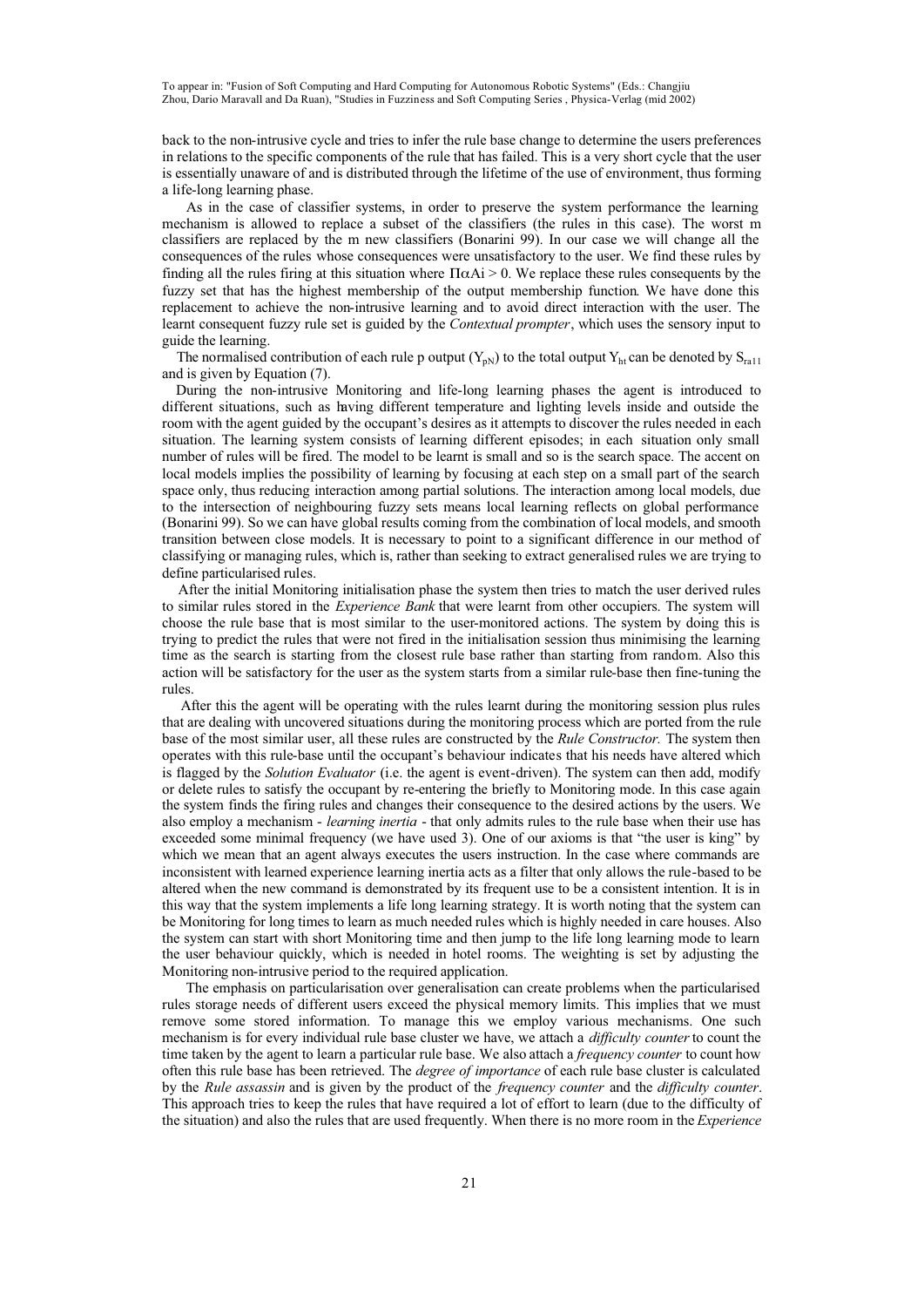*Bank*, the rule base cluster that had the least *degree of importance* is selected for removal by the *Rule assassin*. If two rule base clusters share the same importance degree, tie-breaking is resolved by a leastrecently-used strategy; derived from a "life invocation" flag that is updated each time a rule is activated.

 Multi-Agent operation is supported by making compressed information available to the wider network. The compressed data takes the form of a status word describing which behaviours are active (and to what degree). As with any data, the processing agent decides for itself which information is relevant to any particular decision. Thus, multi-agent processing is implicit to this paradigm. We have found that receiving high level processed information from remote agents, such as "the room is occupied" is more useful than being given the low level sensor information from the remote agent that gave rise to the high-level characterisation. This is because the compressed form both relieves agentprocessing overheads and reduces network loading.

# **7. EXPERIMENTS AND RESULTS**

This section describes the experiments and results of applying the AEE for online learning and adaptation in mobile RA and the application of ISL to BA and how the Building and Robotic agents communicate and cooperate to do the specified jobs.

 All the robots will have the same sensors, there will be three front sonar sensors for obstacle avoidance and two sonar sensors on each side of the robot for edge following, each sensor is represented by three membership (which are Near, Medium, Far) as this was found to be the least number of membership function to give a satisfactory result. Also the robots have sensors to measure the bearing from the goal. Each bearing sensor is represented by seven memberships as this was found to be the least number of membership functions to give a satisfactory result. The output membership functions will be represented by four membership functions (which are Very Low, Low, Medium and High).

 The following experiments shows the RA using the AEE to learn their basic behaviours which are goal seeking, edge following and obstacle avoidance. We had used different sizes of robots to show that our techniques are robot independent and also we performed some experiments in outdoor environments to test that the AEE can deal with highly difficult and unstructured environments.

 Figure (11-a) shows an indoor robot learning the rule base of the goal seeking behaviour, using an imprecise infrared beacon system to emulate a goal. The robot learnt the rule-base in an average of 96 seconds (this time is not the actual time to find a solution but it is bounded by the robot microprocessor speed and the robot speed) over 5 trials using a 68020 microprocessor robot with maximum speed of 13cm/sec starting from different positions with different initialised rule bases (the average error over more experiments was found to converge after 5 trials).



Figure (11): a) Indoor robot learning goal seeking behaviour. b) The outdoor robot learning the edge following behaviour. c) The outdoor robot learning the obstacle avoidance behaviour.

 Figure (11-b) shows the electrical outdoor robot learning the rule-base for the right edge following behaviour of an irregular metallic fence, the robot tried to follow the edge keeping a desired distance of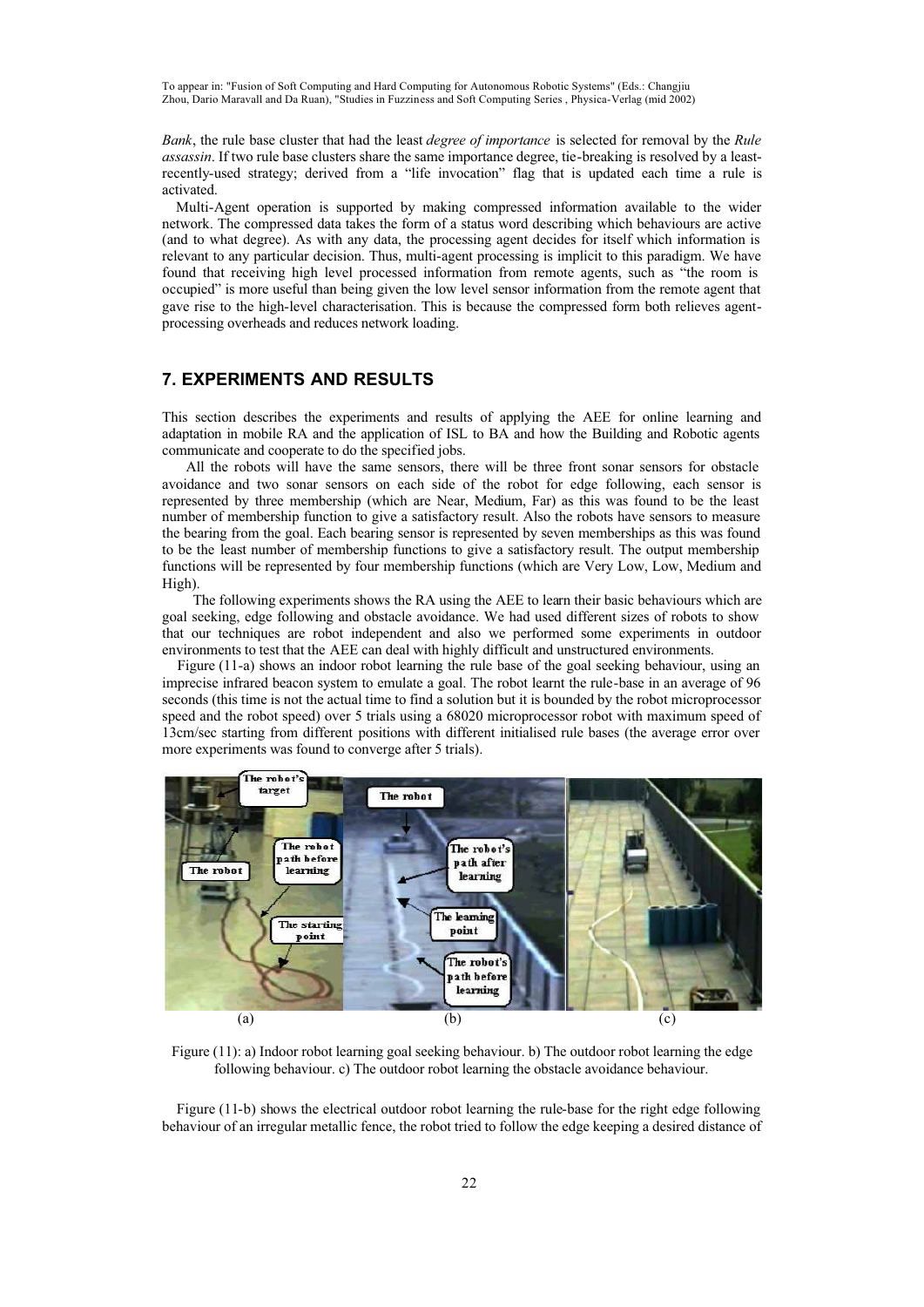1 m. The figure shows the robot reducing its deviation rapidly until it succeeds in maintaining the robot with a very small deviation. The robot's path after 79 seconds of learning is very smooth despite the irregularity of the fence and the highly imprecise sensors. Table (1) shows the learnt rule base that adapts the robot to the edge irregularity while taking into account the robots kinematics and dynamics. The robot followed the edge in almost a straight line while avoiding any bigger bumps in the fence. The rule-base was initialised randomly with the first 4 rules actions assigned to move forward. The actions of the fifth and the sixth and the seventh rules were assigned to turn left. And the actions of the remaining rules were assigned to turn right. Some of the rules look contradictory to human reasoning but they fit the robot. For example in the rule stating *if* Right Front Sensor (*RFS) is Near and Right Back Sensor (RBS) is Near,* a human consequent would be to turn left to avoid collision with the fence but the learning system had chosen to turn right towards the fence. The reason for this is that the robots dynamics are biased to the left and when the robot is activating rules 2 and 3, the robot turns sharply to the left and the robot takes time in order to stabilise again, thus causing a zigzag path. The first rule consequent had resulted in damping the combined actions composed of these rules and thus resulting in a smooth path with minimum deviation rather than a zigzag path. Also the seventh rule states if *RFS is Far and RBS Near, which* is a corner situation, a human decision would be to turn right to follow the fence and turn around this corner. The learnt rule suggests going to the left away from the fence to give the robot more space until the robot goes to the next rule which is *RFS is Far and RBS Med* then the robot turns around the corner smoothly as it has enough space to perform the turning. The learnt rulebase had produced an average deviation from the desired distance of 4.3 cm with a standard deviation of 1.5 while the human designed rule-base had resulted in average deviation of 27 cm and a standard deviation of 8.

| <b>Rule</b>    | <b>RFS</b>  | <b>RBS</b>  | <b>Speed</b> | <b>Steering</b> |
|----------------|-------------|-------------|--------------|-----------------|
| N <sub>0</sub> |             |             |              |                 |
|                | <b>NEAR</b> | <b>NEAR</b> | LOW          | <b>HIGH</b>     |
|                | <b>NEAR</b> | <b>MED</b>  | <b>MED</b>   | LOW             |
| 3              | <b>NEAR</b> | <b>FAR</b>  | <b>MED</b>   | LOW             |
|                | MED         | <b>NEAR</b> | LOW          | <b>VERY LOW</b> |
|                | MED         | <b>MED</b>  | <b>MED</b>   | <b>MED</b>      |
| 6              | <b>MED</b>  | <b>FAR</b>  | <b>MED</b>   | <b>MED</b>      |
| −              | <b>FAR</b>  | <b>NEAR</b> | LOW          | <b>VERY LOW</b> |
| 8              | <b>FAR</b>  | <b>MED</b>  | LOW          | <b>HIGH</b>     |
| Q              | <b>FAR</b>  | <b>FAR</b>  | <b>MED</b>   | <b>HIGH</b>     |

# Table (1): The best learnt rule base of the right edge following behaviour using outdoor robots.

 Figure (11-c) shows the outdoor robot learning the obstacle avoidance behaviour while following an irregular metallic fence full of bumps in an outdoor environment at a desired distance of 120 cm whilst avoiding obstacles at a distance of 1m. The robot converged to a solution after an average of 6 iterations taking 3 minutes of robot time. It gave a small average deviation of 2.4 cm and standard deviation of 0.52 for the desired safe distance. After learning the rule bases the robot then learns the best membership functions that suits the learnt rules to form a sub optimal behaviour. The robot then learns the best coordination parameters to satisfy the high level mission to form the HFLC. More information about learning the MF and the coordination parameters online can be found in (Hagras et al. 2000a and Hagras et al. 2000b]

What were learnt are HFLC, which were sub-optimal under certain environmental and robot kinematics conditions. If the environmental or the robot kinematics changed dramatically these parameters would not be sub-optimal and the learning cycle would have to be repeated from the beginning. Of course this is not practical in highly and unstructured dynamic environments such as the domestic environments where the environment is continuously changing. Although fuzzy logic allows a degree of imprecision to exist within the environment, significant environmental differences will prevent the rule sets from operating correctly. One solution to this problem is to provide a new rule set for each of the different environments, although prior knowledge of the different environments would be needed (which is difficult if not impossible for dynamic outdoor environments). An alternative solution is to allow the existing coordinated rule set to be adapted to compensate for the environmental differences. This latter approach only requires a basic rule set to be present and does not require prior knowledge of all possible environments. The online adaptation technique will discover the rules in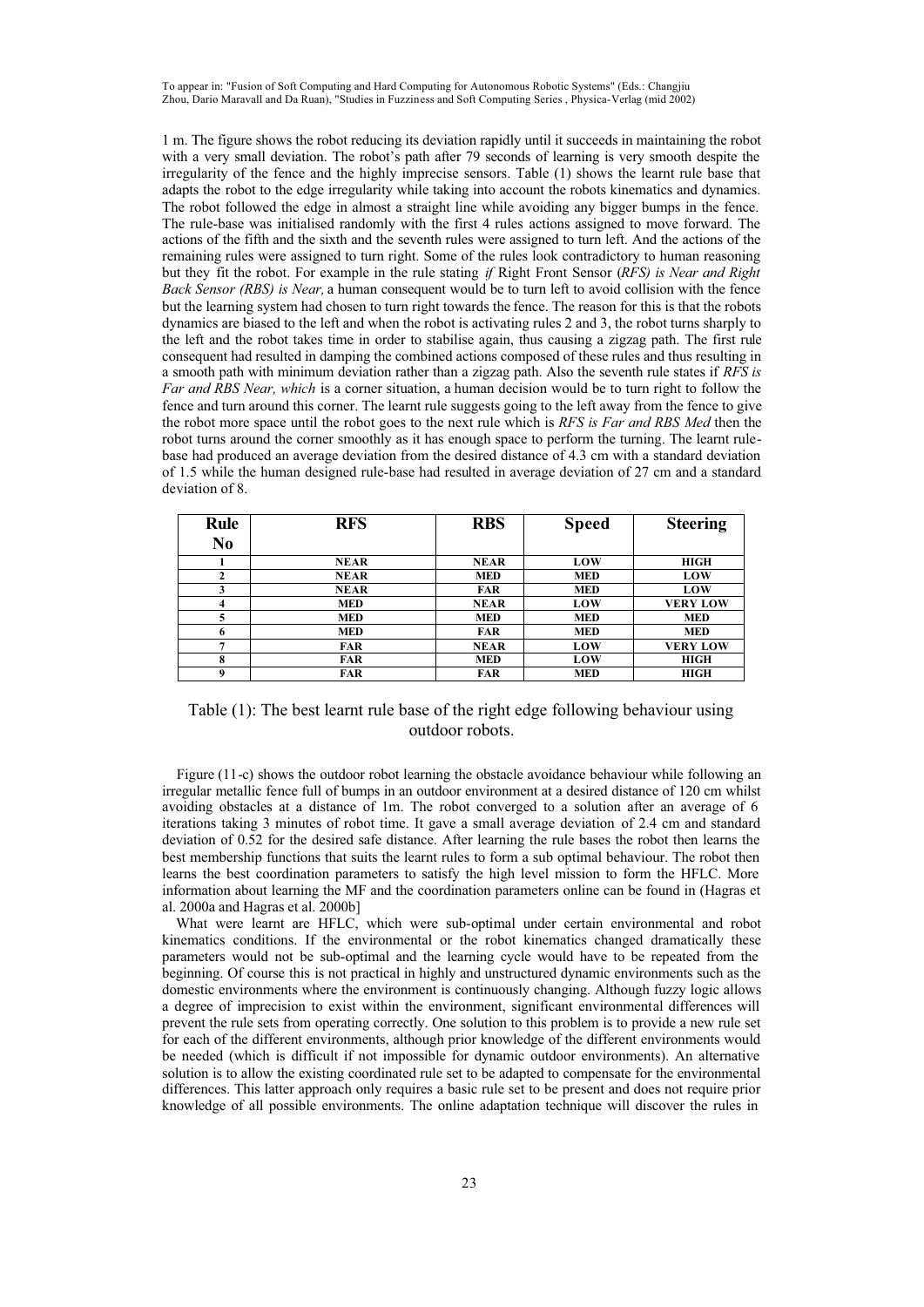different behaviours that, if modified online and in-situ, without the need to repeat the whole learning cycle can lead the robot to adapt to its environment [Hagras et al. 2001b].

 In figure (12-a) the robot was given a high level mission which is to align to center of the corridor while avoiding any obstacles and going to its goal after exiting the corridor, this high level mission can be supplied by the BA. In this figure we had destroyed the rules in all behaviours by setting all the rule consequences to "go right", thus causing the robot to collide with walls in the corridor, we also tried loosening the left wheel to simulate changing robot conditions. Also the rules in the goal seeking behaviour were destroyed to make the robot always shift to the right. These changes were done to simulate changes in the environmental and robot kinematics conditions and to test if the life long learning strategy within the AEE can adapt the robot online with no need to repeat the learning phase. It took the robot 8 minutes (including reversing time) to get out of the corridor and to modify the rule bases of the co-ordinated behaviours. It modified 7 rules in the obstacle avoidance behaviour, 4 rules in the left wall following behaviour, 3 rules in the right wall following behaviour and 3 rules in the goal seeking behaviour (i.e. 17 rules). It learnt these rules in an average of 20 iterations (episodes) over 4 experiments. The modified rules are shown in Table (2).

 Figure (12-c) shows the robot after learning the sub optimal HFLC co-ordinating the obstacle avoidance behaviour and the goal seeking behaviour. The robot was required to go up hill to go to target 1 and then go down hill to target 2 and then it had to repeat the path back up hill to target 1, the operation was repeated continuously for 2 hours. This operation is similar to the missions described before in which the BA gives a high level mission of go to target 1 and target 2 while avoiding obstacles. While going uphill the online adaptation module had to change the goal seeking behaviour speed consequents to High to give the robot more power to go up this steep hill, as the robot was trained on a nearly flat ground. When going down hill the goal seeking consequents had to be changed again to Low. Although the robots are equipped with wheel encoders and a speed controller however there is a need for a high level set point from the goal seeking behaviour to give more power to the robot up hill and to protect it from slipping when going downhill. When the robots goes uphill again it doesn't need to relearn the rule base, thanks to the Experience Bank which allows the robots to recall its past experience rather than relearning. The robot path after two hours is nearly the same with an average deviation from the original path of 2.5 cm and standard deviation of 1.2.

|                   | <b>LFS</b> | <b>MFS</b>     | <b>RFS</b>   | Left         | <b>Right</b> |
|-------------------|------------|----------------|--------------|--------------|--------------|
|                   |            |                |              | Speed        | Speed        |
|                   | Near       | Far            | Near         | Med          | Med          |
|                   | Med        | Near           | Near         | Very         | High         |
|                   |            |                |              | Low          |              |
|                   | Med        | Med            | Near         | Low          | High         |
| <b>Obstacle</b>   | Med        | High           | Near         | Low          | Med          |
| Avoidance         | Far        | Far            | Near         | Very         | High         |
|                   |            |                |              | Low          |              |
|                   | High       | Med            | Near         | Low          | High         |
|                   | High       | High           | Near         | Very         | Med          |
|                   |            |                |              | Low          |              |
|                   | <b>LSF</b> | <b>LSB</b>     | Left         | <b>Right</b> |              |
|                   |            |                | <b>Speed</b> | Speed        |              |
|                   | Med        | Near           | Low          | Med          |              |
| <b>Left Edge</b>  | Far        | Near           | Very         | High         |              |
| <b>Following</b>  |            |                | Low          |              |              |
|                   | High       | Med            | Med          | High         |              |
|                   | High       | High           | Med          | High         |              |
|                   | <b>RSF</b> | <b>RSB</b>     | Left         | Right        |              |
|                   |            |                | Speed        | Speed        |              |
| <b>Right Edge</b> | Near       | Near           | Very         | High         |              |
| <b>Following</b>  |            |                | Low          |              |              |
|                   | Low        | Med            | Low          | High         |              |
|                   | Low        | High           | Very         | High         |              |
|                   |            |                | Low          |              |              |
|                   |            | <b>Bearing</b> | Left         | <b>Right</b> |              |
| Goal              |            |                | <b>Speed</b> | <b>Speed</b> |              |
| Seeking           |            | Very Very      | Very         | High         |              |
|                   | Negative   |                | Low          |              |              |
|                   |            | Very Negative  | Low          | High         |              |
|                   |            | Med Negative   | Med          | High         |              |

Table (2): The modified rules for the experiment in Figure (12-a).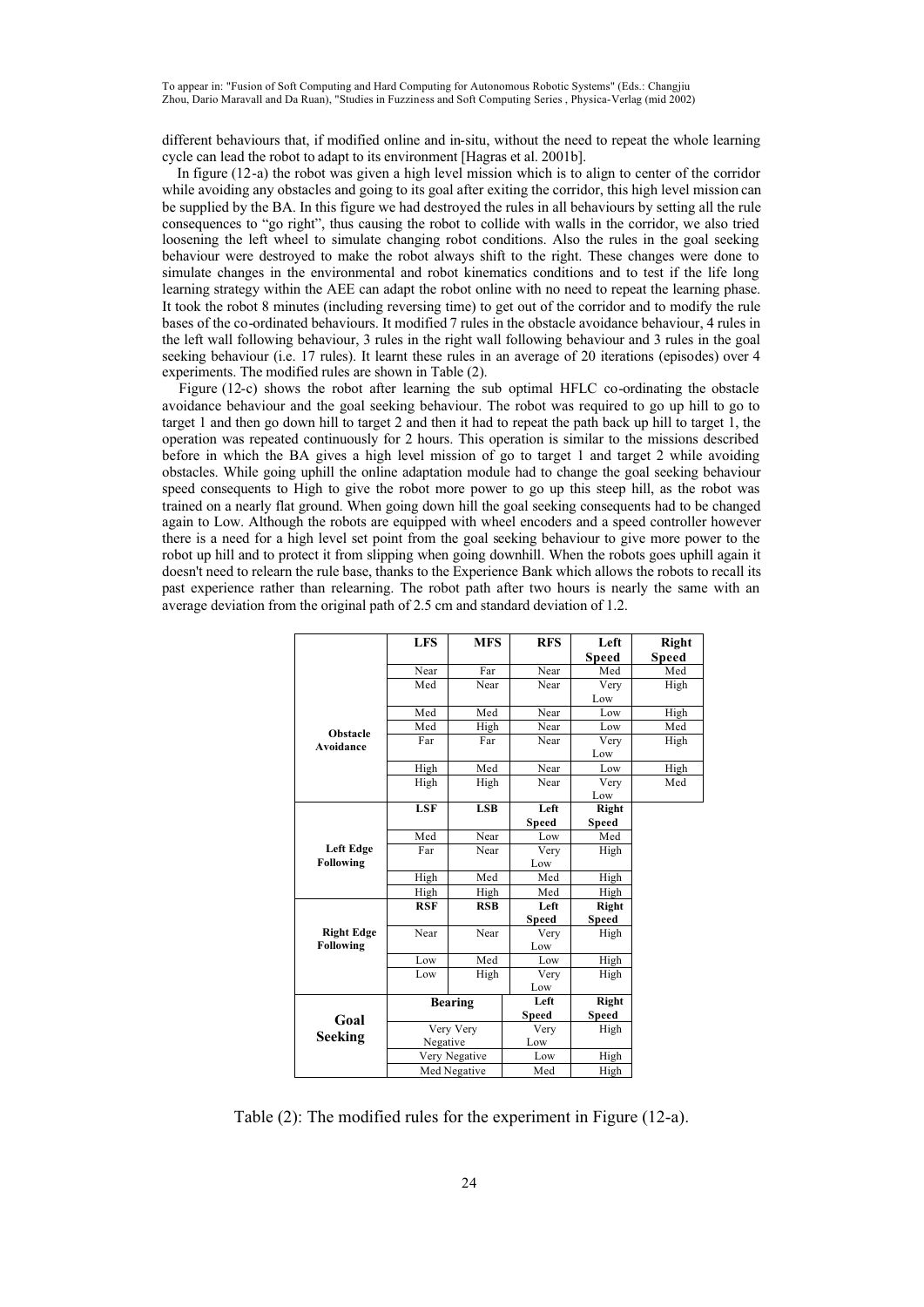We have conducted a number of experiments using the ISL to learn and adapt the behaviours of different users with different tastes and desires. For each experiment the users have spent up to 5 hours in the iDorm.

For the experiments the room had four environmental parameters to control:

- lighting level (I1) represented by 3 triangular fuzzy sets (Low Norm High)
- temperature (I2) represented by 3 triangular fuzzy sets (Low Norm High)
- outside level of lighting (I3) represented by three triangular fuzzy sets (Bright Dim Dark)
- user location represented by two fuzzy sets (I4) wither he is on the Desk or lying on the Bed.
- There were seven outputs to control;
- two dimmable spot lights above the desk (O1) represented by five triangular fuzzy sets (VLow, Low, Norm, High, VHigh).
- two dimmable lights above the Bed (O2) again represented by five triangular fuzzy sets
- a Bedside Lamp (O3) represented by ON-OFF Fuzzy states;
- a Desk Lamp (O4) represented by ON-OFF Fuzzy states
- automatic blinds whose opening can be controlled (O5) represented by 5 triangular fuzzy sets, where the fuzzy sets VLow, Low, deal with blind opening to the left and VHigh, High deal with blind opening to the right and Norm is 50 % opening
- a Fan Heater (O6) represented by ON-OFF Fuzzy states and a Fan Cooler (O7) represented by ON-OFF Fuzzy states.

This forms a rule base of  $3*3*3=54$  rules. However as the ISL learns only the rules required by the user we find that we don't need to learn the whole rule base, thus the rule base will be optimised.

 Table (1) shows the learnt rule-base for "User-1" pictured in Figure (13) who occupied the room for more than two hours. In these experiments the users undertook many behaviours such as studying during the day (in which the lighting was bright) and studying in the evening (i.e. when external light was fading). This specific user preferred to use all the ceiling lights ON and the blind open to Norm. Another behaviour was lying in bed reading with the blind adjusted to his convenience and the bedside light being sometimes used. He would also close the blinds in the evening using combinations of the ceiling lamps and desk lamp. The data also contains "going to sleep behaviours" including reading before sleeping and getting up spontaneously at night to work (they are students!).



 $(a)$  (b)



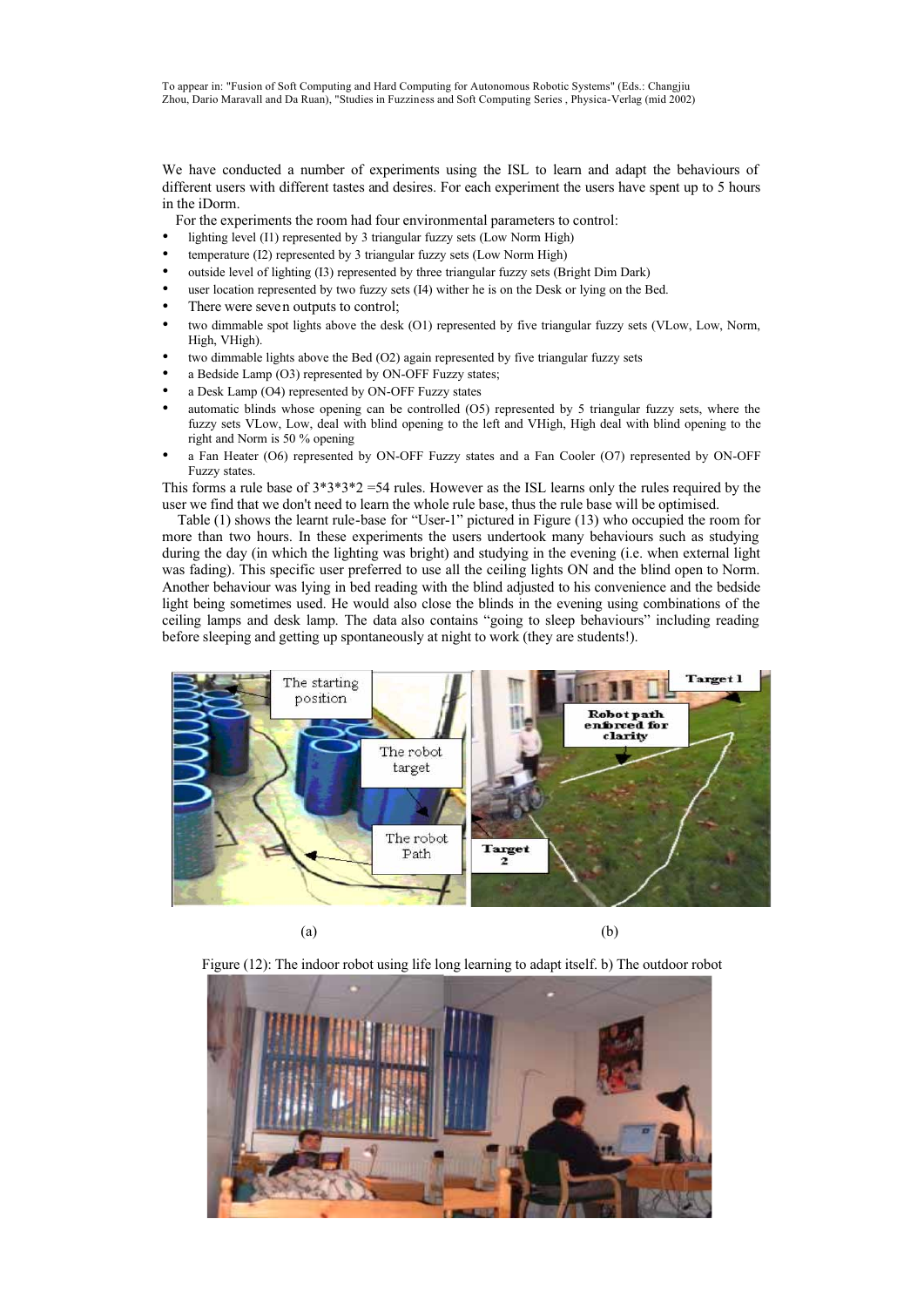#### implementing continuous learning.

#### Figure (13): "User 1 in the iDorm".

 The ISL learnt 15 rules of which the first 7 rules were learnt during the Initialisation phase. The next 4 rules were ported from similar users and were satisfactory to the user. The last 4 rules resulted from fine-tuning the ported rules. These rules dealt with darkness the first two rules dealt with the user wanting to sleep and he wanted all lights off while the similar user slept with the desk lamp ON because he doesn't like darkness. The last two rules dealt with user returning to the desk to read as he couldn't sleep he switches all lights to Norm and switch ON the desk and the bedside lamp and the blind to Norm to allow more light, the similar user had the same behaviour but he was closing the blind. It is obvious that the room user and the similar user actions are very similar and we needed only a fine-tuning to satisfy the current user needs, this is an advantage of using the Experience Bank which reduces the life long learning time and satisfies the user. The XX in Table (3) indicate a No-Care situation, which resulted as the inside room lighting level was not important as when it was bright the user took always the same actions. This shows also that ISL besides optimising the rule base can help to identify the input parameters required by the user and hence giving more optimisation to the system.

| I1   | I2   | I3               | I4   | $_{\bigcirc 1}$ | O <sub>2</sub> | O <sub>3</sub> | O <sub>4</sub> | O <sub>5</sub> | O6  | O7  |
|------|------|------------------|------|-----------------|----------------|----------------|----------------|----------------|-----|-----|
| XX.  | Norm | Bright           | Desk | VHigh           | VHigh          | OFF            | OFF            | Norm           | OFF | OFF |
| XX   | High | Bright           | Desk | VHigh           | VHigh          | OFF            | OFF            | Norm           | OFF | OFF |
| High | Low  | Dim              | Desk | VHigh           | VHigh          | OFF            | OFF            | Norm           | OFF | OFF |
| Norm | Norm | Bright           | Bed  | VHigh           | VLow           | ΟN             | OFF            | VLow           | OFF | OFF |
| Norm | High | Bright           | Bed  | VHigh           | VLow           | OМ             | OFF            | VLow           | OFF | OFF |
| High | Norm | Bright           | Bed  | VHigh           | VLow           | ΟN             | OFF            | VLow           | OFF | OFF |
| High | High | Bright           | Bed  | VHigh           | VLow           | ΟN             | OFF            | VLow           | OFF | OFF |
| Norm | Norm | Dark             | Desk | Norm            | Norm           | ΟN             | ΟN             | Norm           | OFF | OFF |
| Norm | High | $_{\rm Dark}$    | Desk | Norm            | Norm           | ΟN             | ΟN             | Norm           | OFF | OFF |
| High | Norm | Dark             | Desk | VHigh           | VHigh          | ΟN             | OFF            | VHigh          | ON  | OFF |
| High | High | Dark             | Desk | VHigh           | VHigh          | ΟN             | OFF            | VHigh          | ΟN  | OFF |
| Low  | Norm | $_{\text{Dark}}$ | Bed  | VLow            | VLow           | OFF            | OFF            | VLow           | OFF | OFF |
| Low  | High | Dark             | Bed  | VLow            | VLow           | OFF            | OFF            | VLow           | OFF | OFF |
| Low  | Norm | Dark             | Desk | Norm            | Norm           | ON             | ΟN             | Norm           | OFF | OFF |
| Low  | High | $_{\rm Dark}$    | Desk | Norm            | Norm           | ON             | ΟN             | Norm           | OFF | OFF |

Table (3): The learnt Rule Base for "User-1"

 Table (4) shows the learnt rule base for another user with different desires and taste. His Experiments were conducted at night giving rise to 12 learnt rules. 8 of which were generated during the Initialisation phase, 2 rules being ported from a similar user and were satisfactory to the user. The last 2 rules were tuned during the life long learning period as when sitting on a Desk and reading he wanted the desk light to be ON while for the similar user it was OFF so again it is a small fine tuning to satisfy the user which verifies the use of the Experience Bank.

 Of course the learnt rules in both tables are different as our agent particularises rather than generalises. To adequately show all the characteristics of this agent we would need to run experiments over much longer periods (e.g. 12 months to get a full environment variation).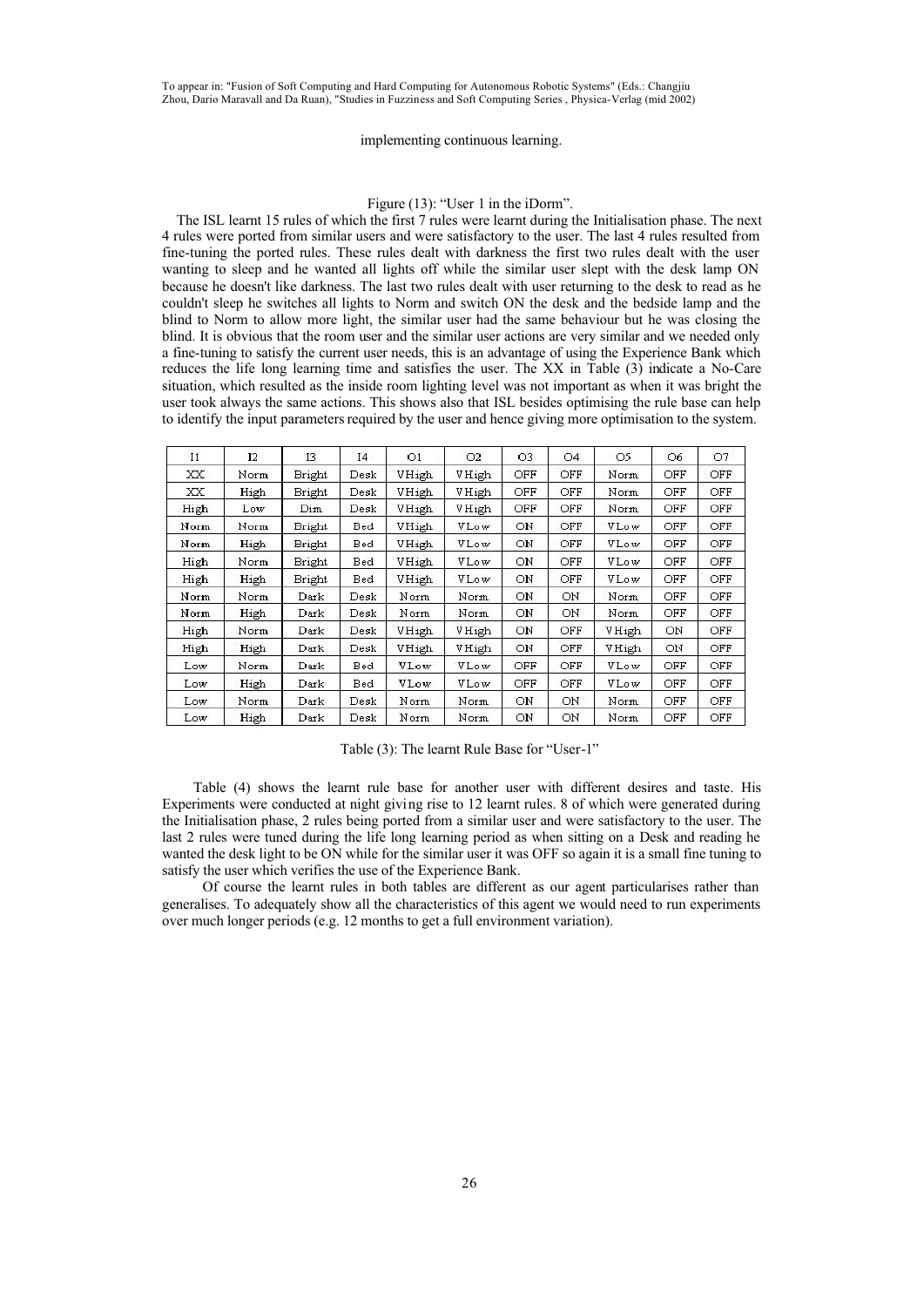| $_{\rm I1}$ | I2   | 13               | Ι4             | O1    | O2    | O3  | Ο4  | O5    | O6         | O7  |
|-------------|------|------------------|----------------|-------|-------|-----|-----|-------|------------|-----|
| Norm        | Norm | Dark             | $_{\rm{Desk}}$ | VHigh | VHigh | ΟN  | OFF | VHigh | <b>OFF</b> | OFF |
| Norm        | High | Dark             | Desk           | VHigh | VHigh | ΟN  | OFF | VHigh | OFF        | OFF |
| High        | Norm | $_{\rm Dark}$    | $_{\rm{Desk}}$ | VHigh | VHigh | ON  | OFF | VHigh | OFF        | OFF |
| High        | High | Dark             | Desk:          | VHigh | VHigh | ON  | OFF | VHigh | OFF        | OFF |
| Norm        | Norm | Dark             | Bed            | VHigh | VHigh | ΟN  | OFF | VHigh | OFF        | OFF |
| Norm        | High | Dark             | Bed            | VHigh | VHigh | ΟN  | OFF | VHigh | OFF        | OFF |
| High        | Norm | Dark             | Bed            | VHigh | VHigh | OFF | ON  | VHigh | OFF        | OFF |
| High        | High | Dark             | Bed            | VHigh | VHigh | ΟN  | OFF | VHigh | OFF        | OFF |
| Low         | Norm | $_{\rm Dark}$    | Bed            | VHigh | VHigh | OFF | ON  | VHigh | OFF        | OFF |
| Low         | High | Dark             | Bed            | VHigh | VHigh | OFF | ON  | VHigh | OFF        | OFF |
| Low         | Norm | Dark             | Desk           | VHigh | VHigh | OFF | ON  | VHigh | OFF        | OFF |
| Low         | High | $_{\text{Dark}}$ | Desk           | VHigh | VHigh | OFF | ON  | VHigh | OFF        | OFF |

Table (4): The learnt Rule Base for "User-2"

We have compared this method, which is an online proactive method, with other offline supervised learning systems such as the Mendel-Wang ANFIS approach (Mendel and Wang 92). We found, from the experimental results, that our system gives comparable results to that of such offline approaches. However our system has the added advantage of being on-line, adaptable to new users and able to particularise rather than generalise. Offline methods have to repeat the learning cycle from the beginning and require that the initial training set, plus any newly acquired data, be used. Our system works by cause-effect actions in the form of fuzzy rules, based on the occupant's actions. The advantage of this is that the system responds and adapts to the users needs in an immediate manner. More information about comparison with other techniques are listed in (Hagras et al. 2000d, Hagras et al. 2002].

 Figure (14) shows the BA communicating with the RA agents in the form of a Manus arm to fetch a newspaper from the table and deliver it to the user in the bed. These experiments were conducted in cooperation with KAIST and in the Human-friendly Welfare Robotic system lab in Daejeon-Korea. The RA only receives a high level mission of getting the newspaper which is a high level output from the ISL.



Figure (14): The Building agent communicates with the Robotic agents to get the newspaper to the bed.

# **8. Conclusions**

In this chapter we have presented our learning and adaptation techniques applied in intelligent domestic environments. We the system operating in both an interactive mode for Robotic agents and in a nonintrusive mode for Building agents. We have also illustrated how to form a heterogeneous multi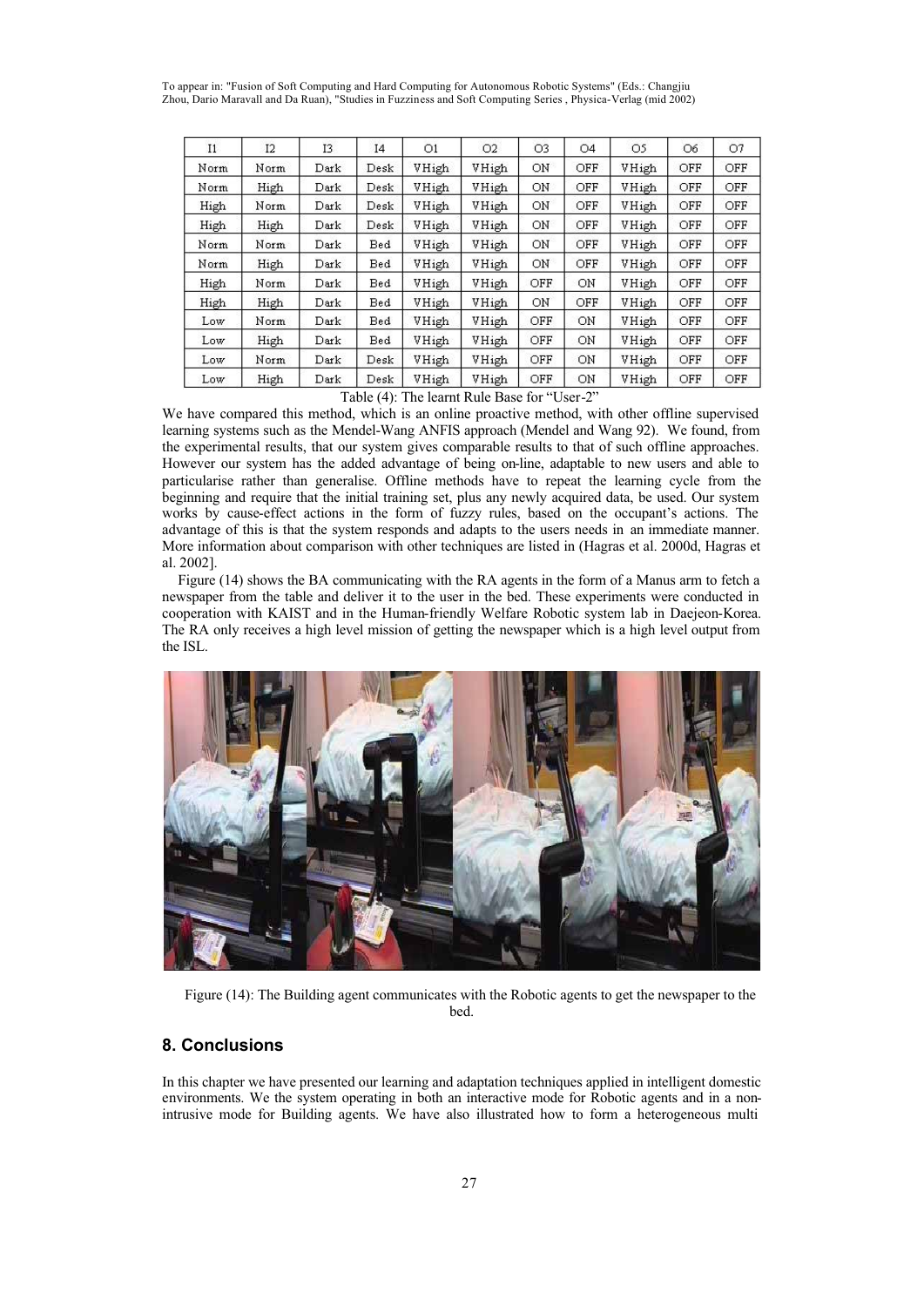embedded agent system in which the various member agents cooperate and communicate to satisfy the user desires and objectives. The intelligent and autonomous system we have described learns behaviours and adapts online and through interaction with the environment, including its occupants.. We have also argued that embedded-intelligence can bring significant cost and effort savings over the evolving lifetime of product by avoiding expensive programming (and re-programming).

For our current and future work we have plans to conduct more and longer experiments with the iDorm (up to a year to get a full climate cycle), significantly expand the sensor-effector set and explore more fine-grained and course grained distributed embedded-agents (e.g. with agents within gadgets, or communicating rooms). We are also currently conducting experiments which link agents in physically separated intelligent spaces together (eg UK to Korea) which are allowing us to explore us to explore the issues in virtual adjacency across time and culture zones.

### **Acknowledgement**

We are pleased to acknowledge the funding support from the EU IST Disappearing Computer program (eGadgets) and the joint UK-Korean Scientific fund (cAgents), which has enabled much of this research to be undertaken. We especially acknowledge the work and effort from our Korean partners from KAIST who areco-operating with us in the Robotic and Building agent communication. In particular we would like to acknowledge the highly valuable advise from Professor Zenn Bien of KAIST and his team which includes Mr. Kim and Mr. Lee and Mr. Myung.

 We are pleased to acknowledge the contribution of Malcolm Lear, Robin Dowling and Arran Holmes for their help building the intelligent dormitory and intelligent-artifacts. We would also like to thank, Anthony Pounds-Cornish, Sue Sharples, Gillian Kearney, Filiz Cayci, Adam King, and Fiayaz Doctor for their indirect contributions arising from many stimulating discussions on intelligent-artifact and embedded-agent issues.

### **References**

- [Angelov 2000] P. Angelov, R. Buswell, V. Hanby, " Automatic Generation of Fuzzy Rule -based Models from Data by Genetic
- [Bonarini 99] A. Bonarini, "Comparing Reinforcement Learning Algorithms Applied to Crisp and Fuzzy Learning Classifier systems", Proceedings of the Genetic and Evolutionary Computation Conference, pp. 52-60, Orlando, Florida, July, 1999.
- [Brooks 92] R. Brooks, "Artificial Life and Real Robots", MIT press 1992.
- [Brooks 97] R. Brooks, "Intelligent Room Project", Proc 2nd Int'l Cognitive Technology Conference (CT'97), Japan 1997.
- [Callaghan et al 2000] V.Callaghan, G.Clarke, M.Colley, H.Hagras, "A Soft-Computing based DAI Architecture for Intelligent Buildings" to appear in the book series entitled Studies in Fuzziness and Soft Computing, Springer Verlag, August 2000.
- [Callaghan et al 2001] Victor Callaghan, Graham Clarke, Martin Colley and Hani Hagras, " Embedding Intelligence: Research Issues for Ubiquitous Computing" Proceedings of the Ubiquitous Computing in Domestic Environments Conference, 13-14 September 2001, Nottingham-UK.
- [Colley 2001] M.Colley, G. Clarke, H.Hagras, V. Callaghan, "Integrated Intelligent Environments: Cooperative Robotics & Buildings" Proceedings of the 32nd International Symposium on Robotics and Automation, pp. 745-750, Seoul-Korea, April 2001.
- [Davidsson 98] P. Davidsson "Energy Saving and Value Added Services Controlling Intelligent-Buildings Using a Multi-Agent System Approach" in DA/DSM Europe DistribuTECH, Penn Well, 1998.
- [Delgado 2000] M. Delgado, F. Zuben, F. Gomide, " Evolutionary design of Takagi-Sugeno Fuzzy Systems: a Modular and Hierarchical Approach", Proceedings of the 2000 IEEE International Conference on Fuzzy Systems, San Antonio-USA, May 2000.
- [Dorigo 95] M. Dorigo, M. Colombetti, "Robot Shaping: Developing Autonomous agents through learning", Artificial Intelligence Journal, Vol.71, pp. 321-370, 1995.
- [Hagras 2001b] H.Hagras, M. Colley, V. Callaghan, "Life Long Learning and Adaptation for Embedded agents operating in unstructured Environments", Proceedings of the Joint 9th IFSA World Congress and 20th NAFIPS International Conference Vancouver, Canada, July 2001
- [Hagras 2000a] H. Hagras, V. Callaghan, M. Colley, "On Line Calibration of the sensors Fuzzy Membership Functions in Autonomous Mobile Robots" to appear in the Proceedings of the 2000 IEEE Internatio nal Conference on Robotics and Automation, pp. 3233-3238, San Francisco-USA, April 2000.